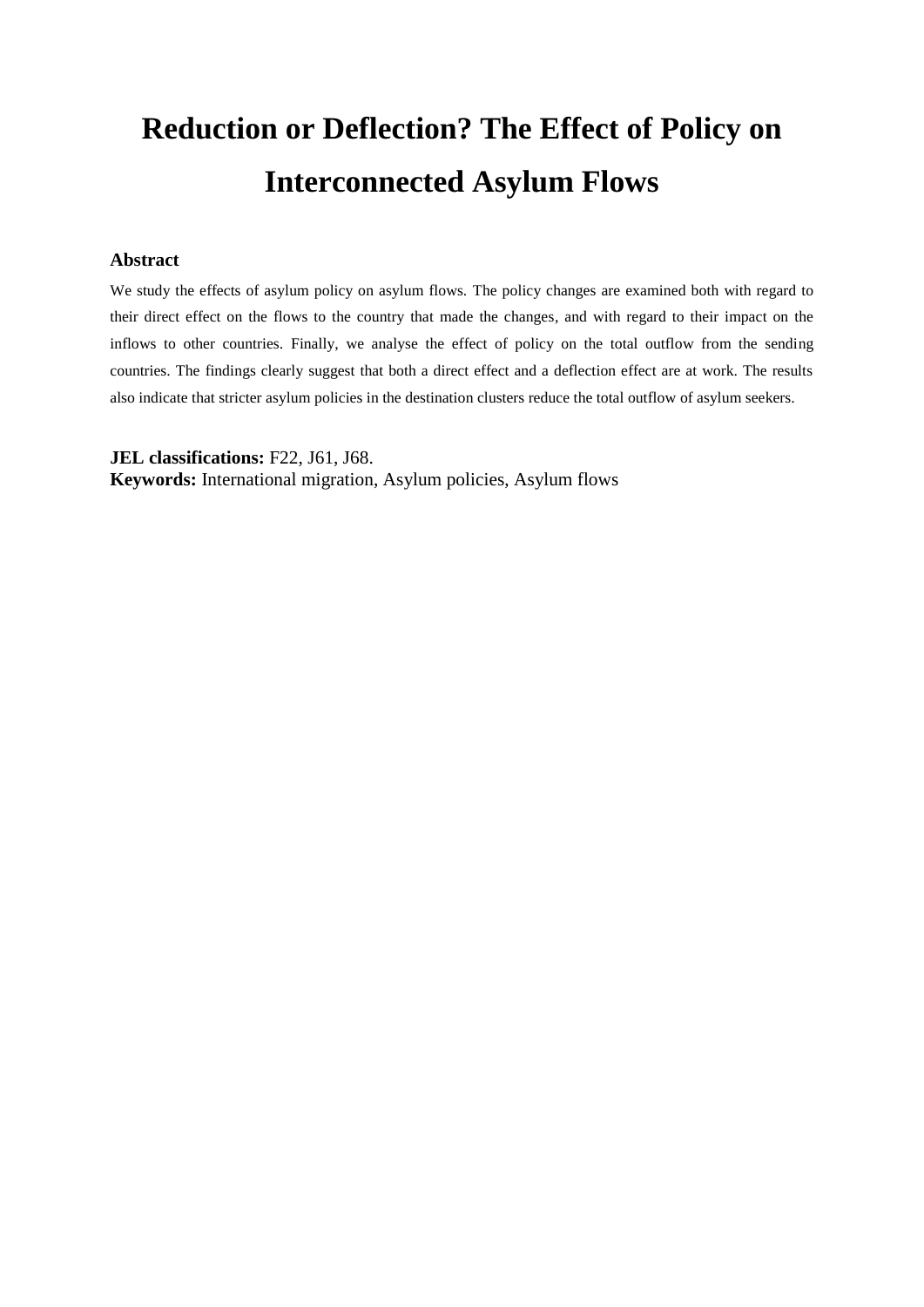## **1. Introduction**

l

A tougher asylum policy in one receiving country probably will deflect asylum seekers to other destinations. The awareness of such a relationship is a main cause of tension between the European countries when it comes to the design of asylum policy. However, little empirical knowledge actually exists about the working and strength of such a mechanism.

In this paper we study the effects of asylum policy on asylum flows. The main questions analysed are if  $-$  and to what degree  $-$  a tightening of asylum policy in one country only redirects asylum flows to other destinations, or if the flows out of the countries of origin are reduced as well.

More specifically; we investigate the impacts of changes in the asylum policies of nine receiving countries located in the Northern part of Western Europe (NWE), from 1985 to 2010. The selected countries are: Austria, Belgium, The Netherlands, Switzerland, Germany, Denmark, Sweden, Norway and UK.

Two dependent variables are analysed: First, the bilateral  $(dyadic)^1$ , yearly, flows of asylum applicants from specific sending countries to one of the receiving countries in the NWE group. Second, the yearly total outflow of asylum seekers from each country of origin to all the OECD receiving countries.

The policy changes in the NWE countries are examined both with regard to their direct *effect* on the dyadic flows of asylum seekers to the country that makes the changes and with regard to their impacts on the dyadic inflows to the other countries in the NWE group, which we in the following refer to as the *deflection effect*. Finally, the policy changes in the NEW countries are examined with regard to the effect on *total* outflow*,* i.e., the impact on the total outflows of asylum seekers from the origin countries to all receiving OECD countries. Taking these two latter effects into account, we want to show that that restrictive migration policy implemented in developed countries may have two effects on bilateral asylum flows: some flows might be destroyed while some flows might only be deflected.

In our empirical approach we explore that asylum seekers from specific source countries tend to apply in a quite limited number of major destination countries. These patterns have been linked to historical ties, colonial past, cultural links, common languages, religion, geographical proximity, and common borders (Hatton 2009). In the following the term *destination cluster* refers to the group of main receiving countries which "historically"

 $<sup>1</sup>$  Dyadic flows is a term often used in the economic literature on migration and refer to bilateral migration flows</sup> between specific sending/and receiving countries. In this paper we use bilateral and dyadic asylum flows as interchange able terms.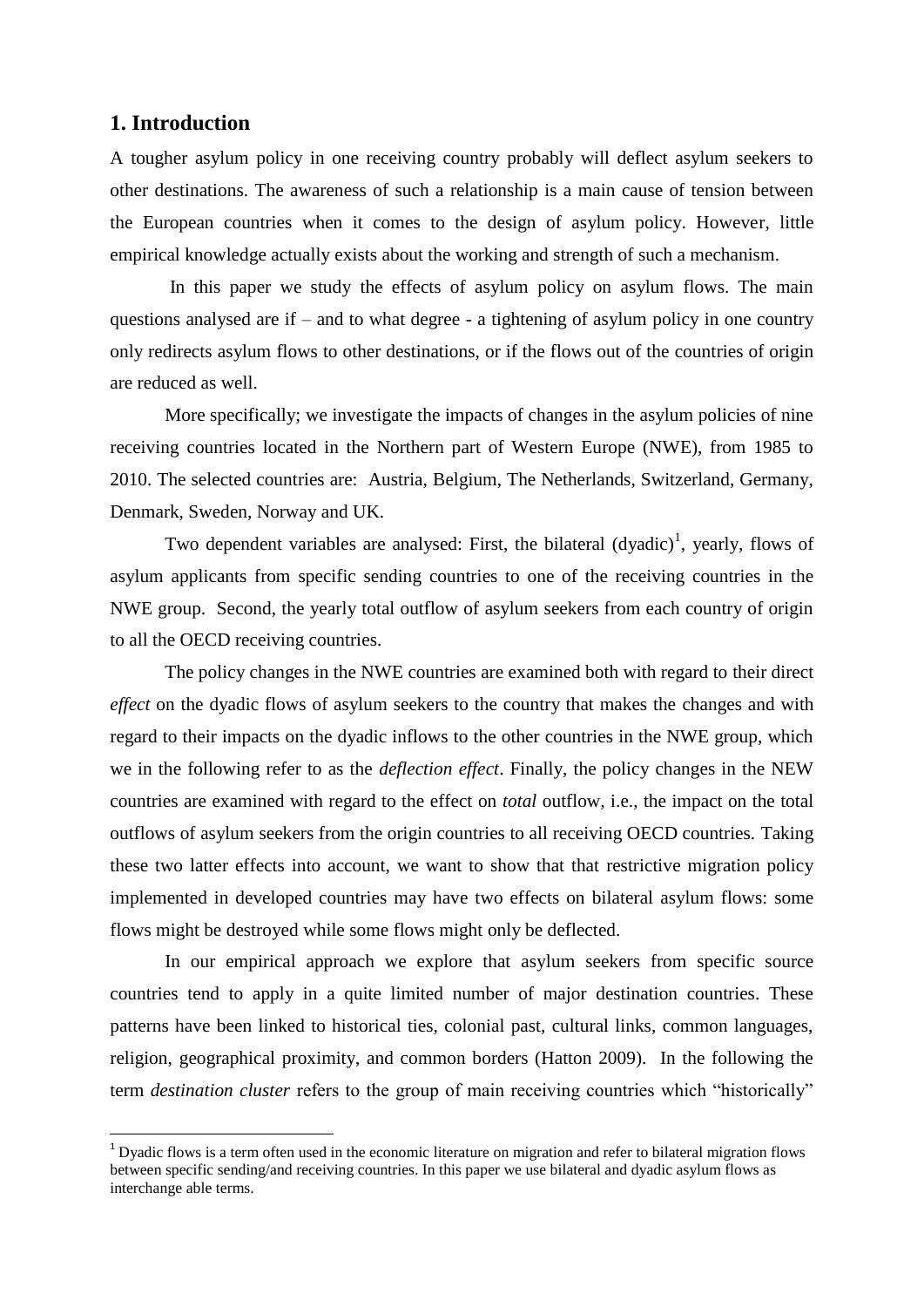has been selected by asylum seekers from a given origin. We deduce the deflection effect from the relationship between policy change in these destination cluster countries, and the inflow of asylum seekers - from the associated origins - to other receiving countries. That is, to other countries than those making the policy change. Correspondingly, we deduce the policy effect on total outflow from the relationship between the aggregated flow of asylum seekers out of an origin country and policy changes in the main receiving countries of this particular origin.

We have established a data base with detailed records of changes in the asylum policy, from 1980 to 2010, of the nine NWE countries. The construction of this data base builds on earlier overviews of immigration policy changes, collected by researchers with similar analytical purposes (Hatton 2009, Mayda 2010, Ortega and Peri 2013). In addition, we have collected information from the review of numerous articles, and other written sources, as well as consultations with experts in the different receiving countries.

Our theoretical approach is to consider asylum seekers as a particular class of utility optimizing international migrants. Asylum seekers, accordingly, make the decision about if and, eventually, where to seek asylum by comparing costs and benefits of seemingly available options. On this basis, and subjected to limited information, they choose the alternative which gives the highest expected utility.<sup>2</sup> The presence of earlier immigrants from the same origin may be the vital factor that places a receiving country within the destination cluster of applicants from a particular sending region. That is, since such a network in place may lower costs related to the gathering of information about - as well as the establishment in - locations very distant from home both geographically and culturally. Within this theoretical framework a more restrictive asylum policy is understood as raising the costs of applying for protection in the receiving country that conducts the change in question.

The paper proceeds as follows: In the next subsection we elaborate on the motivation and present earlier studies on the determinants of asylum flows. In section 2 we describe the asylum migration flows from the sending countries included in our analysis and the history of the national asylum policy reforms in the selected receiving countries. Section 3, in addition to a presentation of the micro foundation for the empirical analyses, includes descriptions of the data and a discussion of identification issues. In section 4 we present the results before concluding in section 5.

 $\overline{\phantom{a}}$ 

 $2<sup>2</sup>$  The use of this utility approach does not mean that we do not consider asylum flows as forced migration. In the non-economic literature on both forced and voluntary migration, alternative models of individual action are discussed; also pointing to the importance of information, of networks and family-based decision making (De Haas 2010).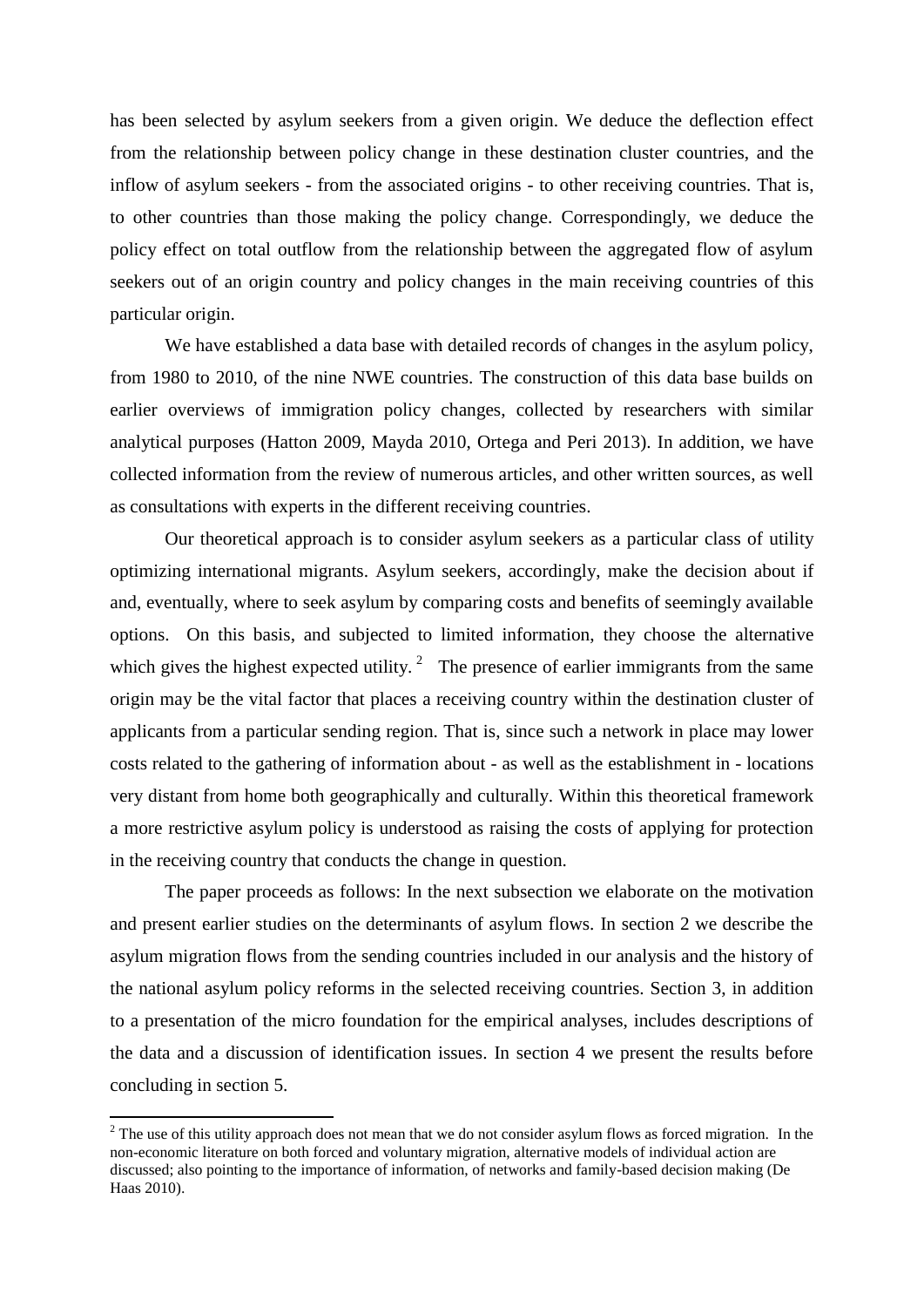## **2. Flows and Reforms**

In this section, we consider briefly the overall development in asylum flows from the early 1980s onwards. On this basis, we justify our choice of sample with regard to the sending and receiving countries that are included in the empirical analysis. Further, we describe, by summary statistics, the developments in the asylum policy of the main receiving countries in Western Europe. For this purpose, we first have to explain, in some detail, the construction of the asylum policy indexes used as independent variables in the subsequent empirical analysis.

## **2.1 Asylum Flows**

 $\overline{a}$ 

The dependent variables in our analysis are of two strongly related kinds: Dyadic flows of asylum applications from sending to receiving countries, and aggregated flows from sending countries. The term "receiving country" signifies the country in which an asylum application is submitted and processed in the first instance. Similarly, "sending country" refers to the nationality (citizenship) of the applicant, which is our indicator for the origin country.

Due to our desire for a careful and through examination of the changes in asylum policy, we had to limit the number of receiving countries that are included in the analysis. The nine selected countries are located in a contiguous geographic area in the northern part of Western Europe (NWE). In addition to the geography, these countries have in common a high standard of living and a welfare system that is generous and well-functioning when compared to the rest of Europe, as well as to the rest of the world.

To avoid time series with small numbers which are broken by many missing values, we chose to include only the sending countries that have contributed to at least 1% of the total number of applications, from 1985 to 2010, in at least one of the nine receiving countries. Altogether, this rule leaves us with the  $45$  sending countries.<sup>3</sup>

What we actually observe is the yearly numbers of first instance asylum claims by origin and destination countries. This data has been collected by the UNHCR from the governments in the receiving countries since the early 1980s.<sup>4</sup> Such claims are, nearly always, submitted at the border or within the receiving country by applicants who have travelled from

<sup>3</sup> Afghanistan, Albania, Algeria, Angola, Armenia, Azerbaijan, Bangladesh, Bulgaria, Burkina Faso, Bosnia and Herzegovina, Cameroon, Czech Republic, Chile, China, Congo, Croatia, Democratic Republic of Congo, Eritrea, Ethiopia, Georgia, Ghana, Guinea, India, Indonesia, Iran, Iraq, Lebanon, Nigeria, Pakistan, Poland, Romania, Russia, Rwanda, Sierra Leone, Serbia, Slovak Republic, Somalia, Sri Lanka, Syria, Togo, Turkey, Viet Nam, Zimbabwe, Ukraine, Uganda.

<sup>&</sup>lt;sup>4</sup> Published by the OECD: <http://stats.oecd.org/Index.aspx?DataSetCode=MIG> and by UNHCR: [http://popstats.unhcr.org/en/asylum\\_seekers](http://popstats.unhcr.org/en/asylum_seekers)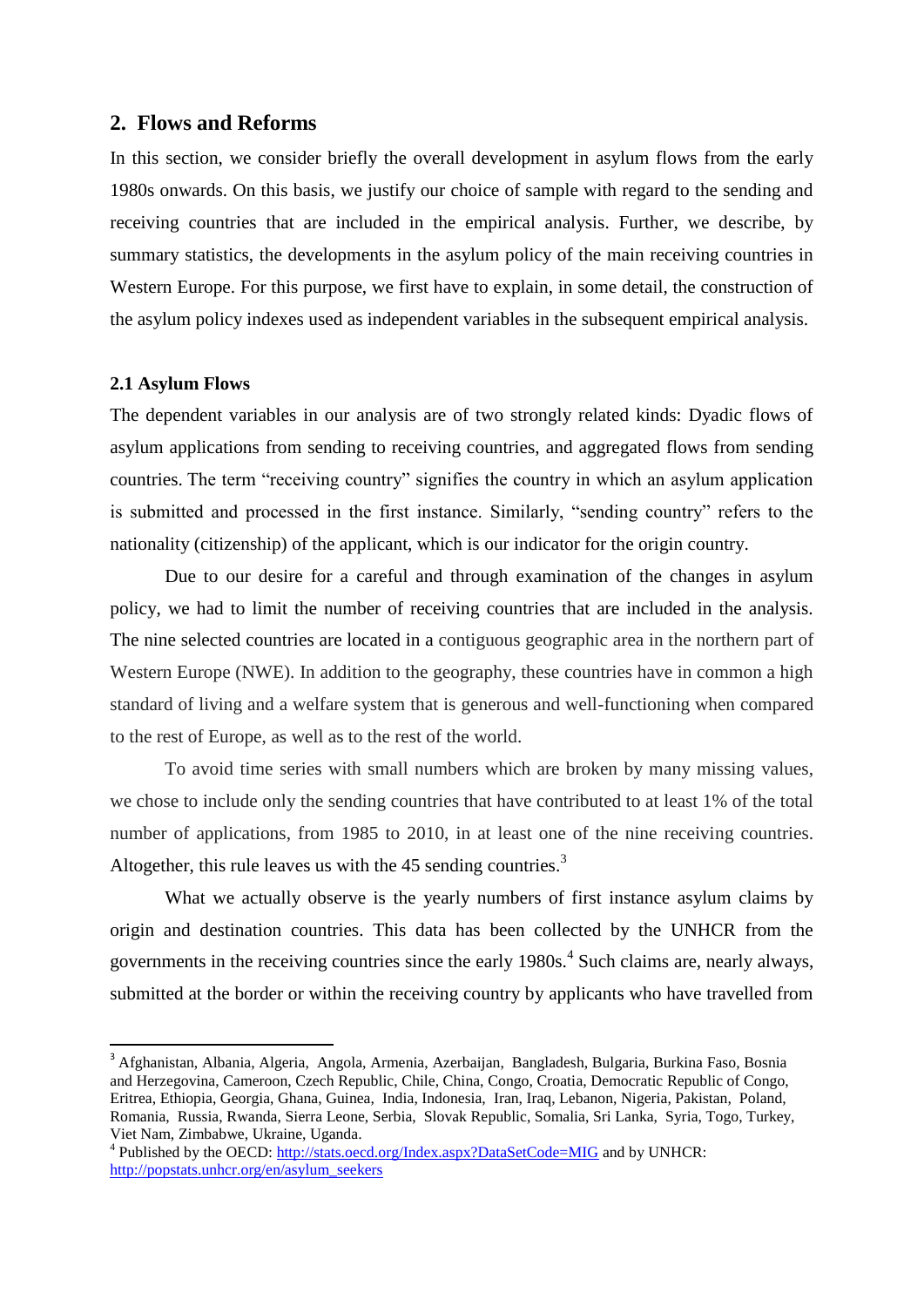their origin country without help from the UN refugee bodies or from other internationally recognised organisations.<sup>5</sup>

For these 45 countries we have collected all bilateral flows, i.e., the number of asylum seekers from one sending country to one of the nine NWE receiving countries, and total outflows; the aggregated yearly outflows of asylum seekers from one sending country to all the receiving countries which register asylum seekers by UNHCR.

During period we study a considerable share of the bilateral yearly flows are listed as missing (29 percent) and a lower share of the total outflows (21 percent). In general, a missing registration may occur in the data for different reasons. One reason is that there are no asylum seekers to register. The value may also be missing for some unknown reason, may be because the receiving country only registers flows which are relatively significant or have not yet started to report these numbers to UNHCR at all. So should we consider blanks as missing or as zero? We decided to approach this question in a pragmatic way. When analyzing the dyadic flows, we exclude the blank registrations in the main analysis, but while analyzing total outflows we do the opposite and include them as zeros. In the case of dyadic flows, it seems probable that many of the missing observations may be the result of inadequate reporting from individual receiving countries. As regards total outflows, it is more likely that a missing actually means that none or very few asylum seekers are coming from a particular source county in. That is, since for this to be wrong al destination countries must fail to report at the same time. However, whatever we do, this is a potential source of measurement error in the dependent variables.

These numbers reflect how many individuals have tried to enter the NWE countries through the asylum door. Since a high share of the first instance applications are turned down, they say very little about how many refugees are accepted into the receiving countries. According to Hatton (2011), only 28% of all the asylum seekers to one of the OECD countries, from 1982 to 2006, were recognised as being in need of protection, either according to the Geneva Convention (18%) or for humanitarian reasons (10%).

Figure 1 describes the development in asylum flows; in total numbers, as well as to Western Europe and the NWE countries, during the last three decades. The rise in total asylum flows during the 1980s, to a large extent, originated in Asian conflict areas such as the Iraq-Iran war and the battle between ethnic groups in Sri Lanka. The huge peak in the early

l

 $<sup>5</sup>$  Thus, the yearly quotas of UNHCR refugees, accepted as in need of protection before they arrive at their</sup> destination, are not included in the numbers.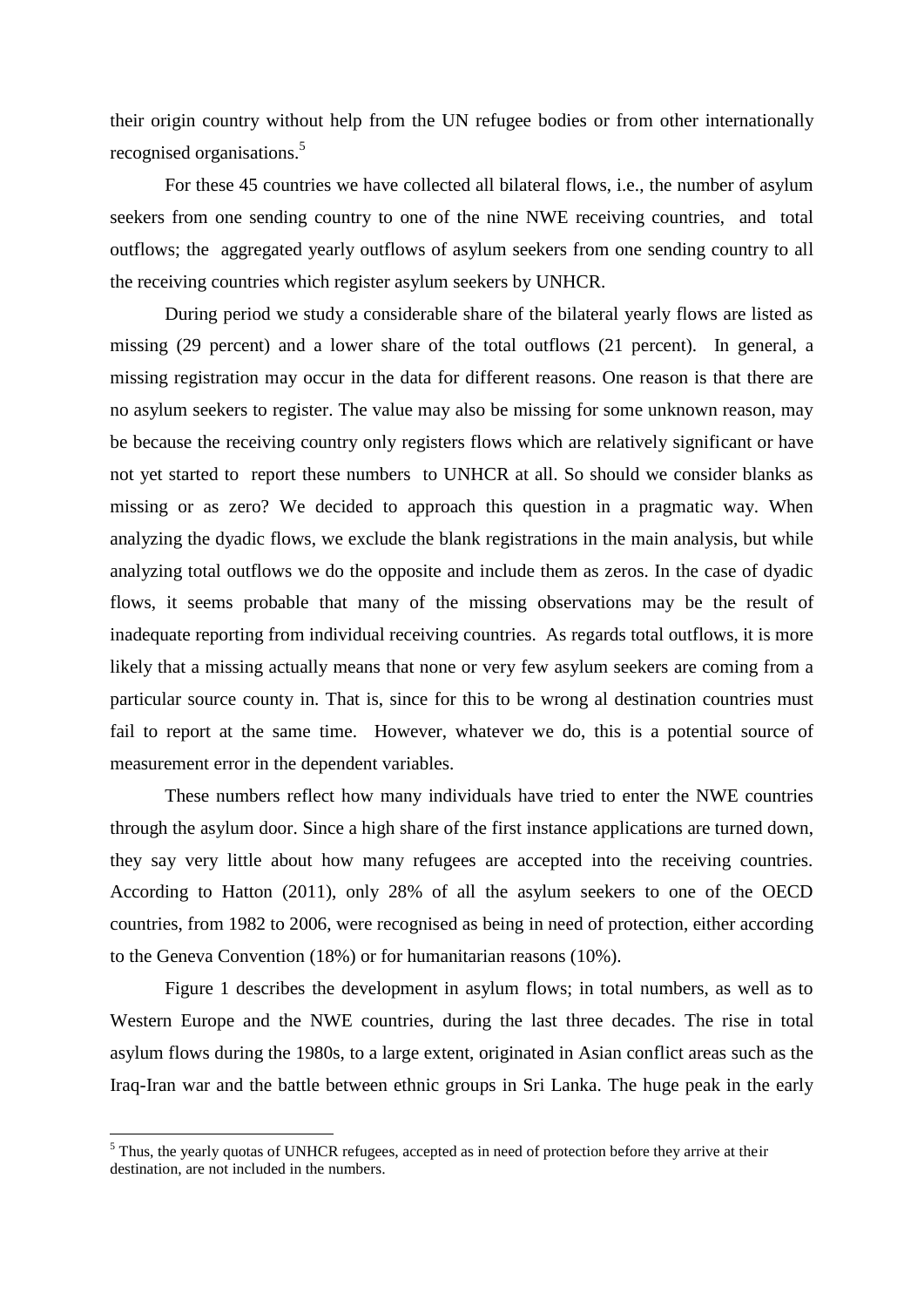1990s, however, resulted from the crisis in Bosnia-Herzegovina. In the next two decades, violent conflicts in Eastern Europe following the aftermath of the dissolution of the Soviet Union created considerable asylum flows. The Kosovo crisis in the late 1990s is one significant example in this respect. However, in early 2000, huge asylum flows, originating in Asia, were related to the resurgence of conflicts associated with the initiation of "The War on Terror". Thus, only looking at the fluctuations in the total outflows, it seems clear that an intensification of socio-political turmoil acts as important push factor in the creation of asylum outflows.

Figure 1 clearly illustrates that Western Europe has received a huge share of the total flow of asylum seekers and that the NWE countries have been the dominant destination countries within this region, as well as in the world as a whole. During the entire period, this relatively northern part of Western Europe has received a major share of the total flow to this region. The solid grey line shows the aggregated sum of the dyadic asylum flows which are included in the analysis (i.e., the flows from the 45 sending countries in our sample to the nine NWE countries).

*Figure 1. Yearly asylum flows to the OECD, Western Europe and the NWE countries, 1980-2010*



The broken black line displays the total number of asylum seekers applying for protection in the NWE countries during the same period. Comparing the lines, we can establish that the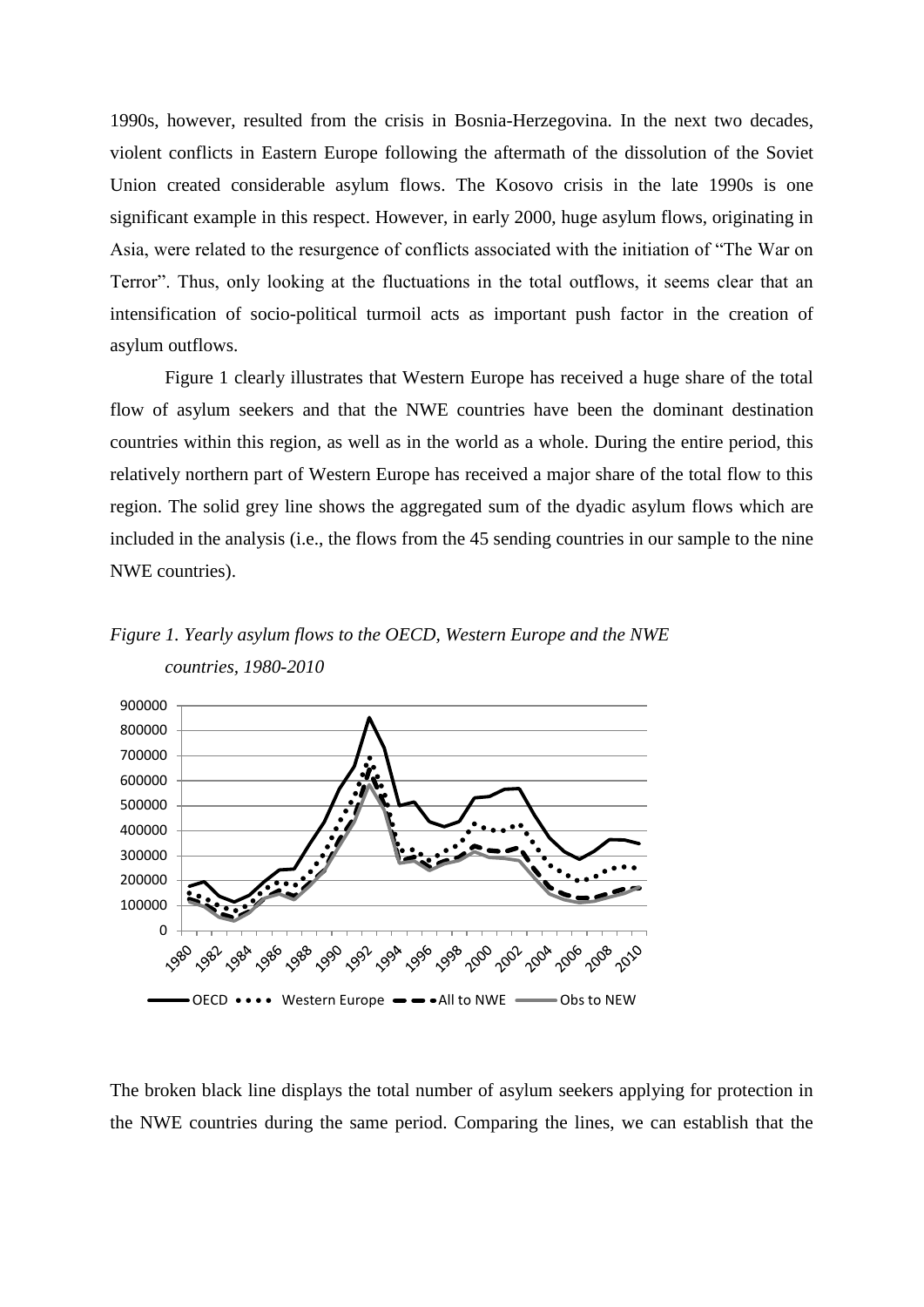asylum flows included in the analysis capture almost the entire inflow to the nine selected receiving countries.



*Figure 2. The coefficients of variation between the NEW countries in terms of asylum inflows*

Figure 2 describes how the yearly inflow of asylum seekers to the NWE region has been distributed between the nine countries. The solid line displays the coefficients of variation for the absolute inflow to the nine countries. The fall in this measure of inequality from the mid-1990s is closely related to the fact that Germany strongly reduced their share of the total inflow. The broken line displays the coefficients of variation for the ratio of inflow to population size. The development in this measure shows that – relative to the country's population size – the asylum inflow became considerably more equally distributed from the early 1980s to the late 1990s. Figure A2 in the Appendix presents the yearly inflow of asylum seekers to the separate NWE countries relative to population size

## **2.2 Asylum Policy Reforms**

To assess changes in the tightness of the asylum policy between years, we follow the guidelines in Hatton (2004, 2009, 2011) in that we construct three indexes, which are meant to capture reforms (changes in laws, rules, and practices) affecting the three main areas that together make up the receiving countries' asylum policies. The first area of reforms concerns the asylum seekers' access to the countries' territory and, accordingly, their actual possibility of applying for asylum. The second area is the asylum process itself, which starts when the application has been submitted. That is, conditions that affect the probability of being granted residence as a refugee, or for humanitarian reasons, if one is able to apply in the first place.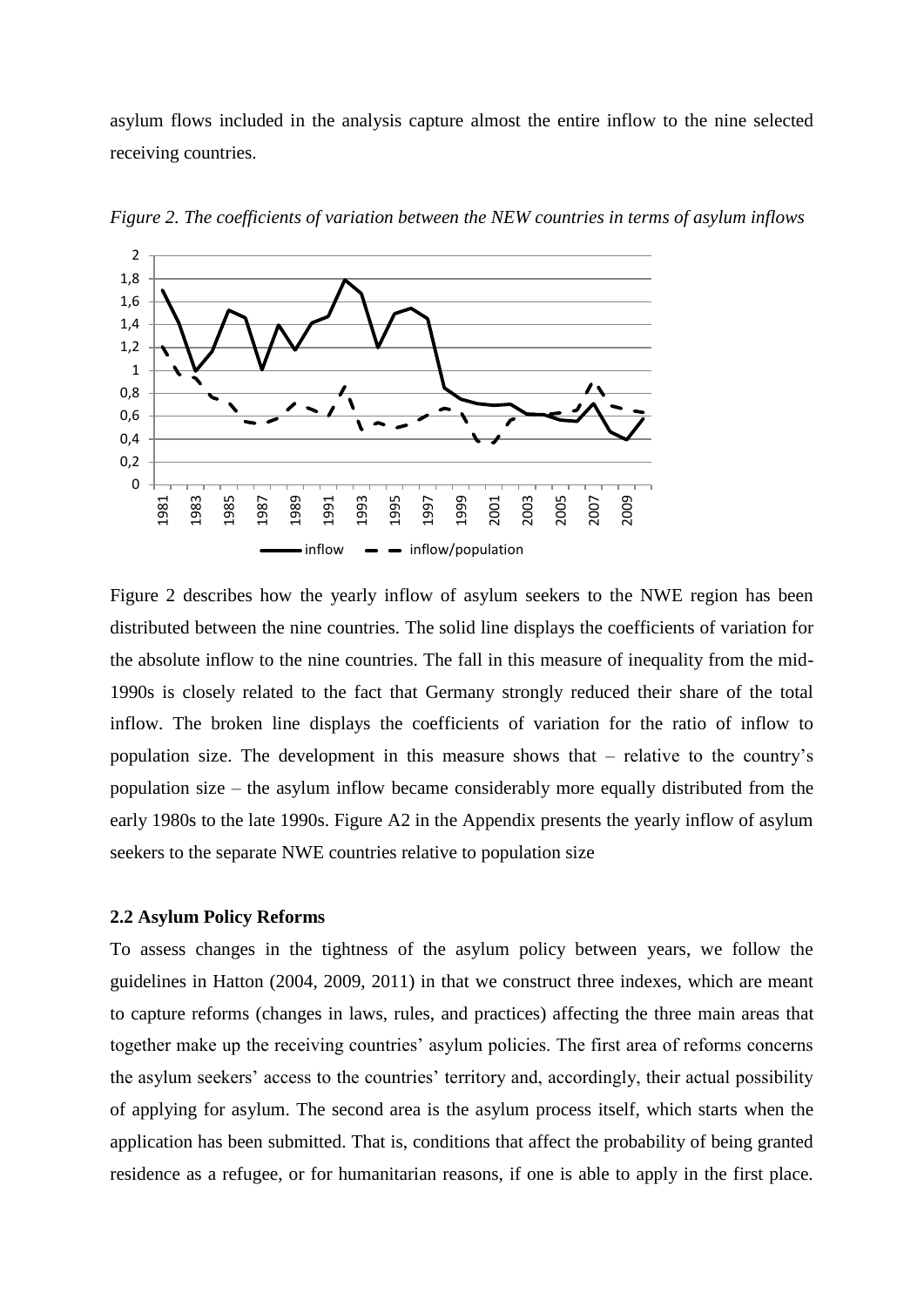The last area of reforms concerns the welfare of the claimants, both while they are waiting for their application to be determined and, afterwards, when the applications have eventually been accepted.

More or less "tightness" refers to how a policy change (reform) affects the situation of the asylum seekers. If the situation, from their point of view, is becoming significantly less favourable, the index in question increases by one in the year the reform is implemented. In the opposite case, it decreases by one. If no significant changes take place within the relevant policy area, the index stays unchanged during the year in question. By this method of assessment, the reforms are modelled as leading to lasting changes in the asylum policy. That is, if a new law, rule or practice has been implemented during one year, it will continue to work in the following years until new reforms are conducted.

The assessments of policy changes are based on a variety of sources and consultations with experts in the nine receiving NWE countries. However, in the end, we had to conduct subjective evaluations about the direction and significance of each of the reforms in question.<sup>6</sup> The following indexes are employed in the analysis:

**The Asylum Policy Index Access (APIA)** picks up changes in conditions related to access to the territory of the host country. This concern's, among other things, the strictness of visa requirements, severity of penalties for trafficking, and sanctions against companies that transport asylum seekers across borders without the proper documents. The implementation of the Dublin II requirements has been included in this category since they limit the asylum seekers' ability to apply in more than one country.

**The Asylum Policy Index Process (APIP)** picks up changes in conditions related to the process of determining the status of the asylum seeker. This may concern reforms which widen or narrow the definition of refugee or the conditions for residence on humanitarian grounds. This may also concern the introduction of measures that make the decision-making process, and the implementation of its result, more (or less) efficient (i.e., from the point of view of the authorities in the host countries). Such measures may include fewer possibilities for appealing a negative decision, as well as wider openings for the detention and surveillance of rejected applicants.

**The Asylum Policy Index Welfare (APIW)** picks up changes in conditions related to the well-being of asylum seekers while they are waiting for their applications to be

 $\overline{\phantom{a}}$ 

 $6$  We follow the guidelines of Hatton (2004, 2009) regarding the subdivision of the asylum policy into the three areas. However, the different types of policy reforms are not necessarily classified in the same way as in the Hatton-indexes. Each concrete policy change that we have considered to be substantial enough to affect one of the indexes are available from the authors.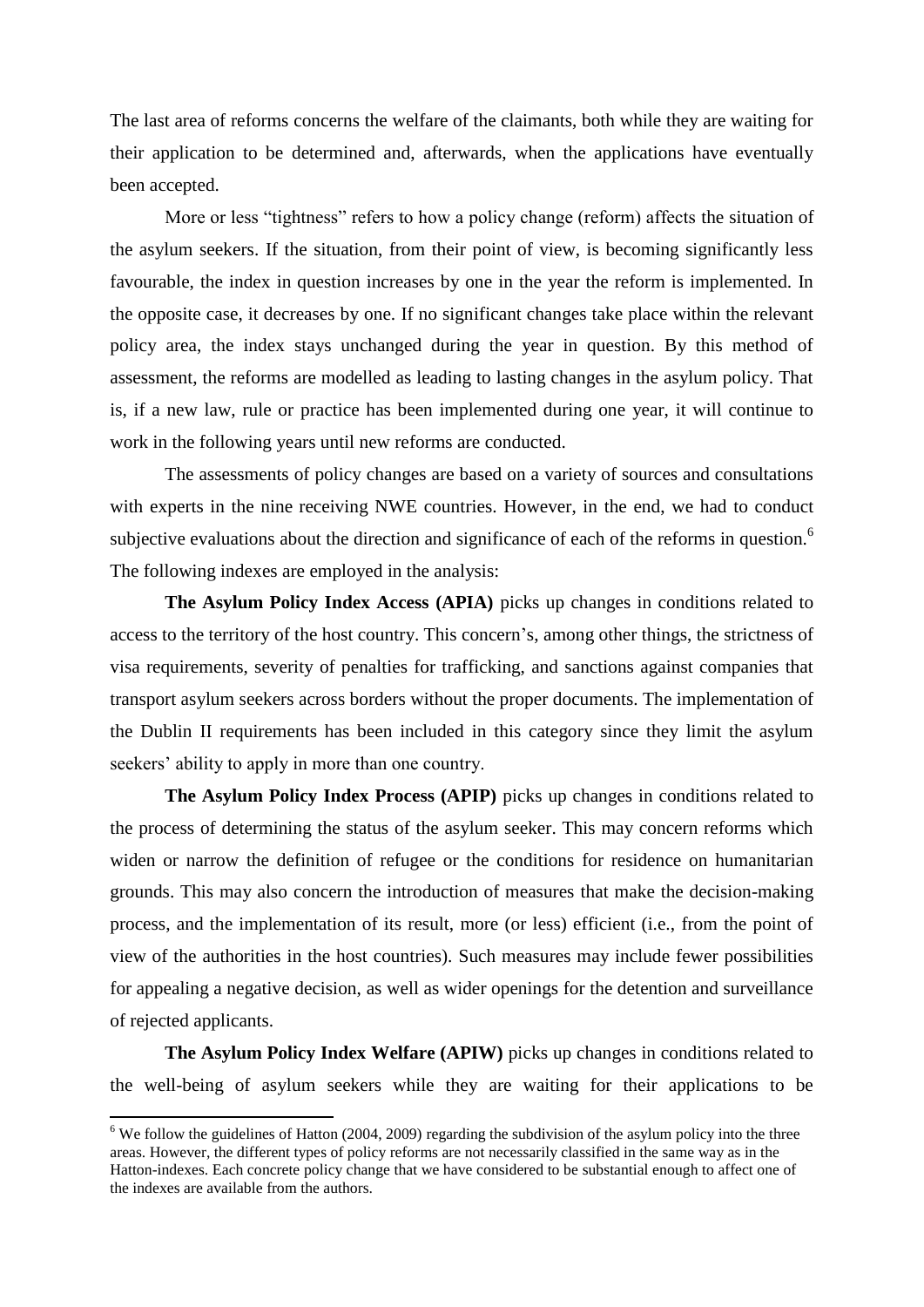determined and afterwards. This regards reforms related to the asylum seekers' access to benefits and employment, as well as their access to family reunification if granted residence.

Finally, **the Asylum Policy Index (API)** aggregates the changes in the preceding three indexes.

Since the modes of policy making vary considerably between countries, we have not been able to create a measure that can be used to compare the level of strictness in the asylum policy between countries. However, we think that these indexes may work to indicate significant changes in asylum policy tightness within a country (i.e., to assess whether a significant tightening or liberalisation in the country's policy has taken place from one year to another). Our examination of the nine countries' asylum policies takes 1980 as the point of departure. Even though we have not conducted a systematic investigation of this question, the general impression, from our examinations within each country, is that in 1980 the asylum policies in all the nine NWE countries were set at a relatively equal – and low – level of strictness.

*Figure 3. The Asylum Policy Index (1980=0) in the North West European (NWE) countries, mean, max and min values from 1980-2010*



In Figure 3, we describe the development in the asylum policy, from 1980 to 2010, by presenting the mean, maximum and minimum values of the aggregated index API for all the NWE countries.

In Figure A2 in the Appendix, the development is shown separately for each country. The overall picture shows a clear tendency towards a more restrictive policy. However, as can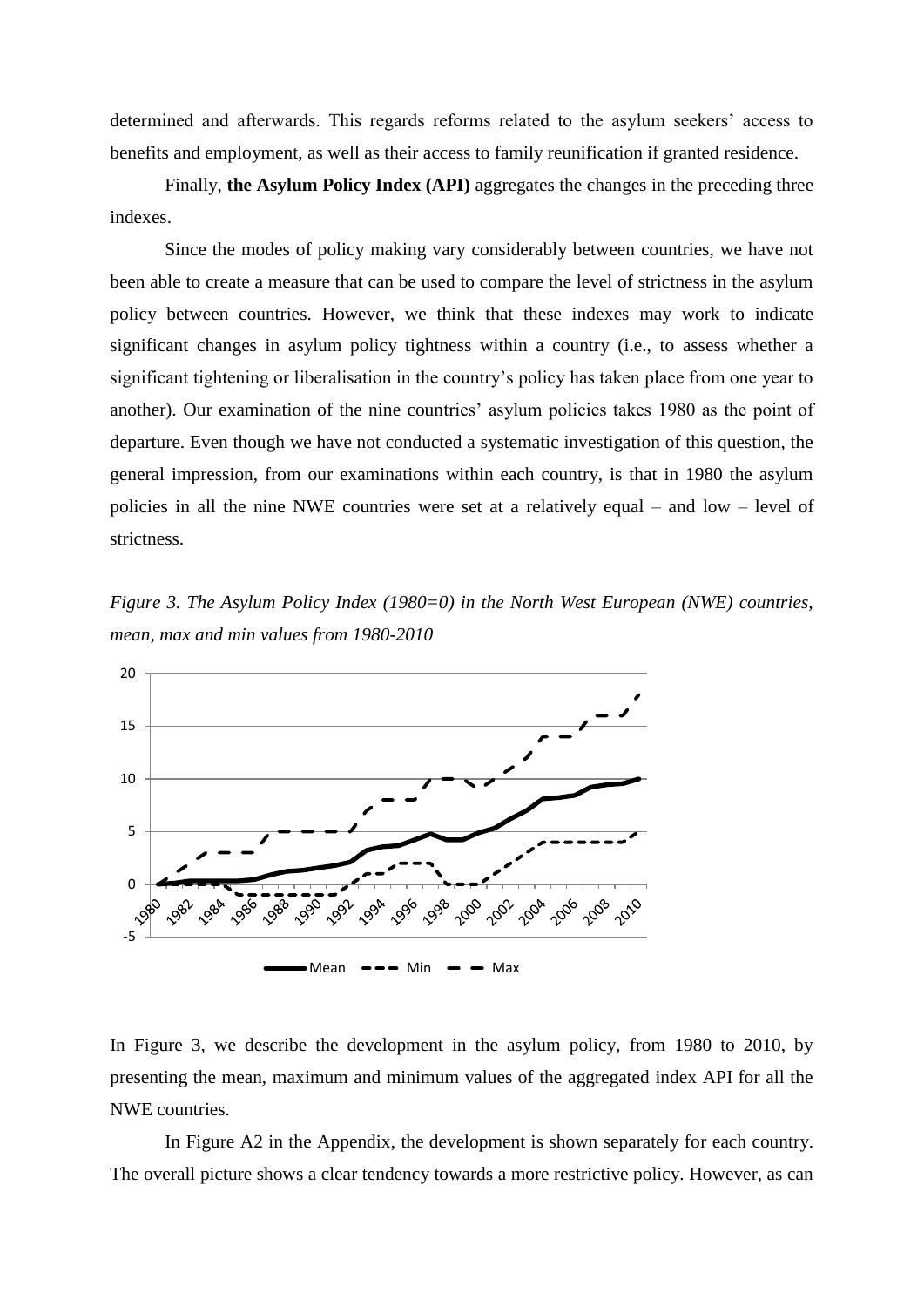be seen in Figure A2, the countries seem to "pick up the stick" at different points in time. While Germany starts the process of tightening in the early 1980s, the UK, Belgium and Denmark join in from the early 1990s, and Norway as well as the Netherlands join in around the turn of the century.

## **3. The analytical approach 3.1 The micro foundation**

We investigate the determinants of asylum flows, but our analysis is also closely linked to the economic literature that explains dyadic migration rates, in general. A main approach within this tradition has been to estimate such rates as a function of independent variables characterising the specific source (o) and destination country (r), only (Clark et al. 2007, Pedersen et al 2008, Lewer and den Berg 2008, Mayda 2010, Grogger and Hanson 2011, Beine et al 2011). This empirical set up, by construction, disregards the deflection effect.

Bertoli and Morage (2012, 2013), show how the functional relationship between bilateral (dyadic) migration rates (as defined in Equation 1;  $m_{\text{oht}}/Pop_{\text{ot}}$ ) and their determinate in countries of origin and possible destinations may be deduced from random utility models (RUM) at the micro level. Within this framework dyadic migration rates may be satisfactory explained by characteristics of the sending (o) and recipient (r) country if the multinomial logit apply to the behaviour of individual decision makers. Employing the nested logit model as their micro foundation, Bertoli and Morage (2012, 2013) deduce a framework where migration rates, also may be affected by the attractiveness of alternative destinations (h≠r). Referring to the literature on trade flows (Anderson and van Wincoop 2003); they denote this phenomenon, which is quite close to our understanding of the deflection effect, the "Multilateral Resistance to Migration (MRM)".

The purpose of this sub-section is to show that our empirical approach, described in sub-section 3.2-3.4, may be interpreted as a linear approximation to a model deduced from this kind of nested logit micro- foundation. The scale of migration  $(asylum)^7$  flows, from a country of origin; o, can be expressed:

(1)  $m_{\text{oht}} = Pop_{\text{ot}} p_{\text{oht}} \eta_{\text{oht}}$ 

 $m_{\text{ot}} = \text{Pop}_{\text{ot}} p_{\text{ott}}$ ,  $p_{ot} = \sum_{r}^{n} p_{ort} = 1 - p_{oot}$ 

 $m_{\text{oht}}$  is the yearly flow of migrants from sending country, o, to receiving country, h=r, r  $\in$  R=  $\{1,\ldots,n\}$ , or  $h=0 \in O=\{1,\ldots,j\}$ ,  $r \neq 0$ .  $m_{ot}$  is the total outflow of asylum seekers from o. We

<sup>&</sup>lt;sup>7</sup> In this paragraph we use asylum flows and migration flows as interchangeable concepts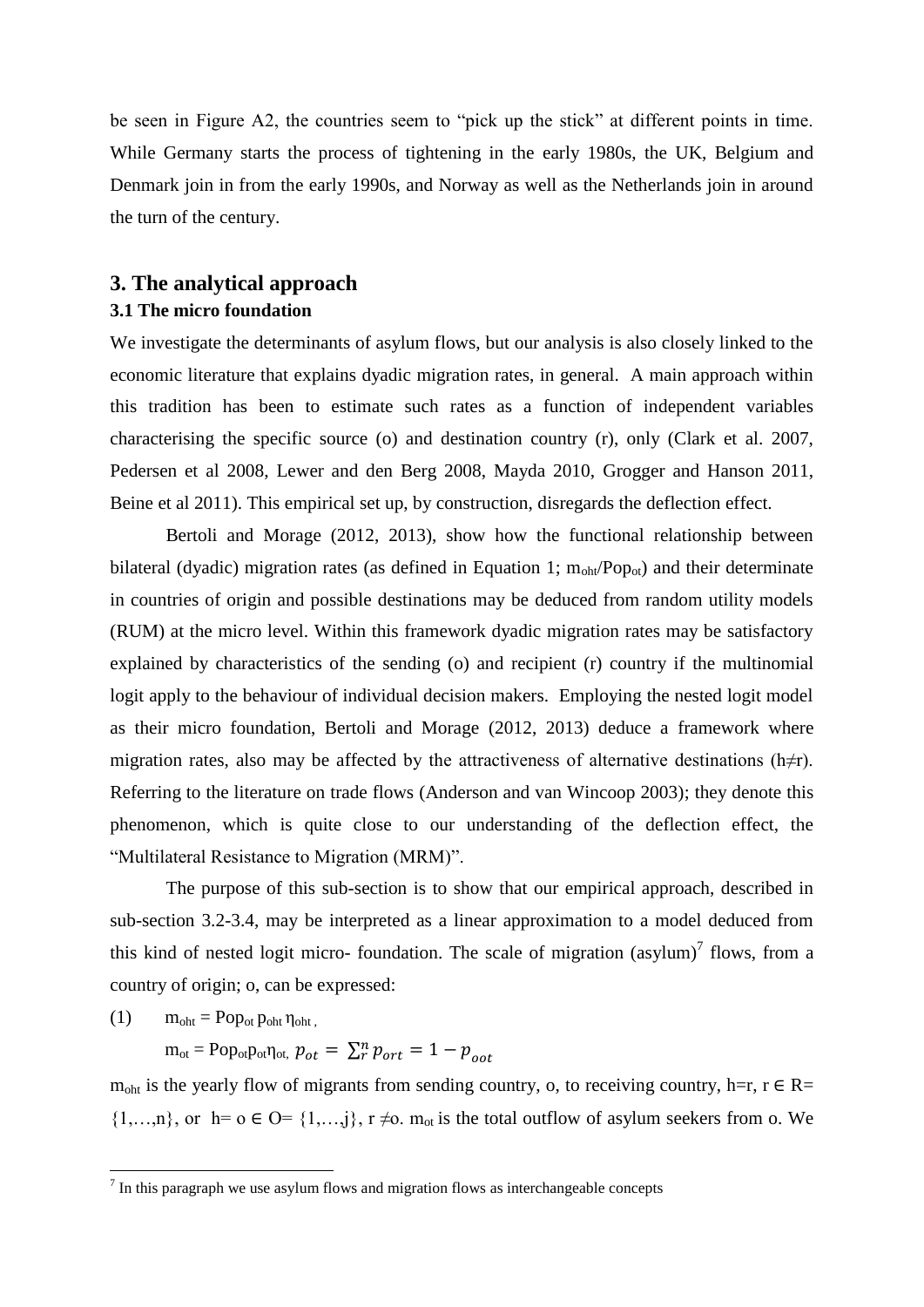refer to pars of origin- and destination countries  $(o, r)$  as dyads. Pop<sub>ot</sub> is the number of individuals, *i*, in country o, which at time t, potentially may seek asylum in country r≠o or stay home in country h=o.  $p_{\text{oht}}$  and  $p_{\text{ot}}$  average over the corresponding probabilities, that individual *i*, living in country o, will move (settle in) h;  $p_{\text{ioht}}$ , or move at all  $p_{\text{iot}}$ .  $\eta_{\text{oht}}$  and  $\eta_{\text{ot}}$ are spatially and serially uncorrelated error terms with:  $E(\eta_{\text{ort}})=E(\eta_{\text{ot}})=1$ .

Thus, the relationship between individual behaviour and the aggregated flows goes through the probability;  $p_{i}$ , Assume that the individual picks the destination which maximizes his or hers utility:

## $U_{\text{ioht}} = V_{\text{oht}} + v_{\text{ioht}}$

Where V<sub>oht</sub> signifies the deterministic part of the utility experienced by individuals from the population of country o if they settle in destination h=  $r \in R$  or if they stay home; h= o.  $v_{\text{ioht}}$  is the stochastic residual picking up the unobservable individual variation. Given the RUM context,  $v_{\text{iobt}}$  is generated by a version of an underlying generalized extreme value (GEV) function. Assume, that corr( $v_{\text{iort}}$ ,  $v_{\text{ioht}}$ )=1-τ<sup>2</sup> for all r,h  $\in$  D; zero otherwise, and corr( $v_{\text{iost}}$ ,  $v_{\text{iont}}$ )=1-τ<sup>2</sup>; zero otherwise, for all s, h  $\in$  E. Where D and E are nests which represent a nonoverlapping, and time fixed, partition of all alternative destinations (R= D∪E) and h=o is a singleton; a nest with only one alternative.  $8\text{ The probability that individual } i$ , from origin country o, apply for asylum in receiving country r is then<sup>9</sup>:

(3) 
$$
p_{iort} = \frac{1}{H} \left[ e^{\frac{V_{ort}}{\tau}} (\sum_{l \in D} e^{\frac{V_{olt}}{\tau}})^{\tau - 1} \right],
$$
  $p_{ioot} = \frac{1}{H} e^{V_{oot}} ,$   $p_{iot} = 1 - p_{ioot}$ 

$$
H = \left(\sum_{l \in D} e^{\frac{V_{olt}}{\tau}}\right)^{\tau} + \left(\sum_{k \in E} e^{\frac{V_{olt}}{\tau}}\right)^{\tau} + e^{V_{oot}}
$$

The log of odds of moving to r compared to staying at home:

(4) 
$$
\ln \left( \frac{p_{iort}}{p_{ioot}} \right) = \frac{V_{ort}}{\tau} - V_{oot} + MRM_{opt}
$$
  $MRM_{opt} = (\tau - 1)\ln(\sum_{l \in D} e^{\frac{V_{olt}}{\tau}})$   
(5)  $\ln \left( \frac{p_{iot}}{p_{ioot}} \right) = -V_{oot} + AP_{ot}$   $AP_{ot} = \ln \left[ (\sum_{l \in D} e^{\frac{V_{olt}}{\tau}})^{\tau} + (\sum_{k \in E} e^{\frac{V_{okt}}{\tau}})^{\tau} \right]$ 

 $\overline{\phantom{a}}$ 

<sup>8</sup> The exact same framework may be extended to involve k-nests.

<sup>&</sup>lt;sup>9</sup> In the case of the multinomial logit model  $v_{\text{ioht}}$  is iid according to the Extreme value type-1 distribution. The choice probabilities should be described by (3), given  $\tau=1$ , and are characterized by the independence of irrelevant alternatives (IIA), i.e., the relative probability of choosing between two destinations is independent of the attractiveness of other available choices. The expression for  $p_{\text{inst}}$ ,  $s \in E$ , is, of course, exactly parallel to (3) for alternatives belonging to nest E.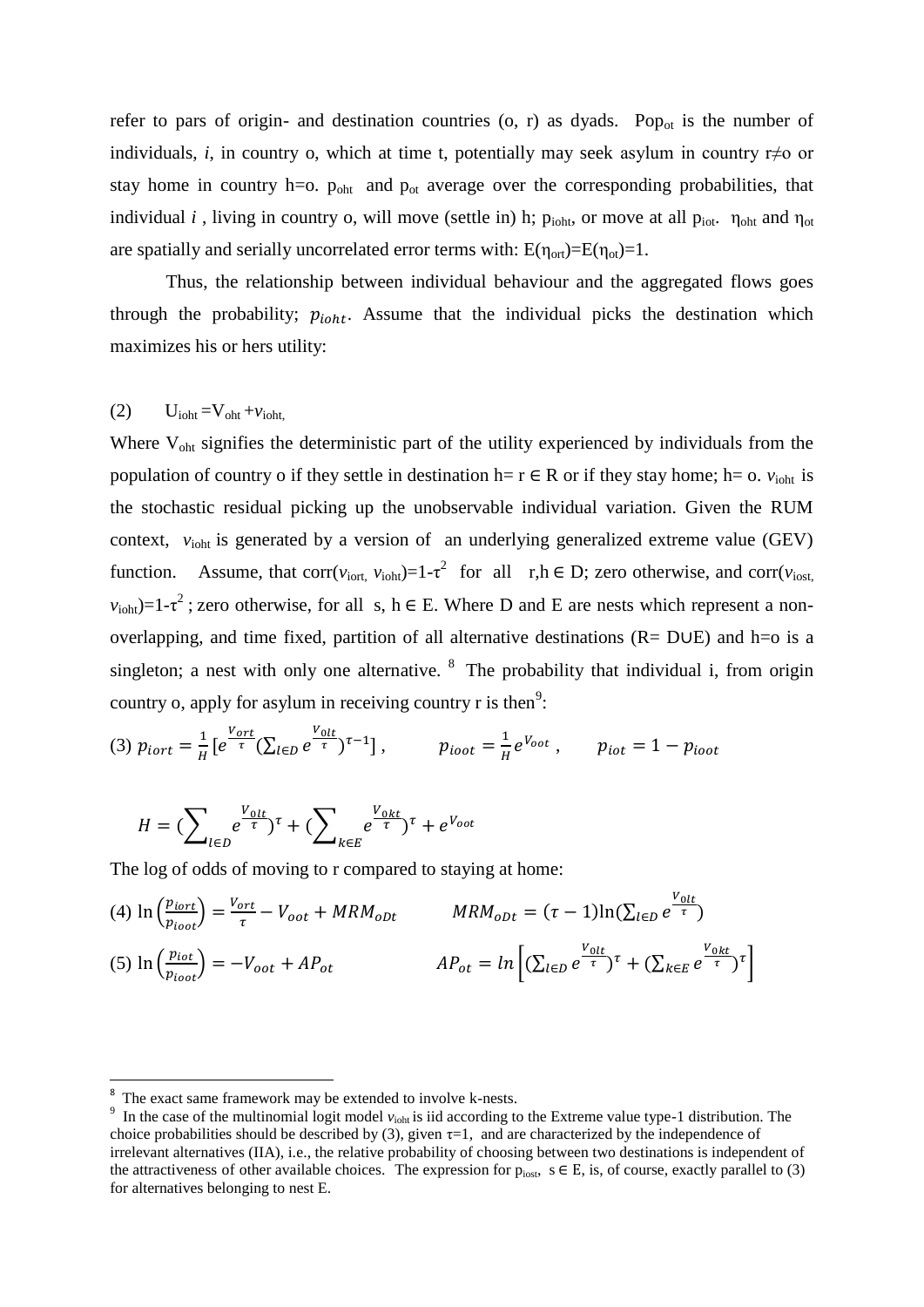According to Bertoli and Morage (2013) the last term in (4) represent the multilateral resistance to migration. The last term in (5) represent the aggregated pull exerted on potential migrants living in o from all destination countries.

Let  $\overline{V_{oh}}$  signify the average of  $V_{oht}$  over all t. Relaying on a first order Taylor expansions around  $\overline{V_{oh}}$ , the last terms of (4) and (5) may be approximated:

(6)  $MRM_{oDt} \approx C_{oD} - \sum_{l \in D} \gamma_{olb} (V_{olt} - \overline{V_{ol}}), AP_{ot} \approx C_o - \sum_{h \in D \cup E} \gamma_{oh} (V_{oht} - \overline{V_{oh}}),$ Where  $\gamma_{olD} = \frac{\tau - 1}{\tau}$  $\frac{-1}{\tau} \bar{P}_{ol|D}$ ,  $\gamma_{oh} = \bar{P}_{oh|D \cup E}$ ,  $\bar{P}_{ol|D}$  signifies the probability of choosing destination 1, conditional on that the nest D has been selected, and given that  $V_{olt} = \overline{V_{ol}}$ , all l ∈ D, and  $\bar{P}_{oh|D \cup E}$  denotes the corresponding average probability of choosing h conditional on that either D or E have been selected.

### **3.2 The equations to be estimated**

The average observable parts of the utilities are now specified as:

(7)  $V_{\text{oh}} = \beta X_{\text{ht}} + \rho Y_{\text{h}} + \tau C_{\text{oh}} + \lambda C_t$ ,

Where  $V_{\text{oot}}$  (h=o) includes time variant origin attributes  $(X_{\text{ot}})$ , like political circumstances and economic conditions affecting the general level of living, as well as time invariant factors like climate  $(Y_0)$ . Concerning the kind of push factors associated with the motives of asylum<sup>10</sup> migration we, within this context, agree with the formulation in Barthel and Neumayer (2012:5): *"Various degrees of pressure to leave against one's will are best understood as raising the costs of staying and the benefits of migration."*

Voht (all h≠o)) include time variant characteristics of the potential receiving countries  $(X<sub>ht</sub>)$ , particularly the tightness of the asylum policy and variables affecting the level of living conditions.  $Y_h$  signifies time invariant factors in the country of destination and  $C_{oh}$ , constant factors affecting the costs or gains of applying for asylum in country h if coming from country o; like shared language or dyad specific policy measures which are unchanged in the period we study. Last, the cost of applying for asylum in all potential receiving countries may be affected by time varying factors common to all combinations of origins and destinations,  $C_t$ .

Based on equation  $(1) - (7)$  we establish the empirical relationships between our dependent variables,  $m_{ort}$ ,  $m_{ot}$ , and a vector of observable independent variables (X) related to the political and economic development at the origin and at the destinations:

(8) Ln  $m_{ort} = lnPop_{ot} + b_1X_{r(t-1)} + b_2X_{o(t-1)} + b_3WX_{ort-1}$  $d_t + d_o + d_r + d_{or} + E_{ort}$ 

l

<sup>&</sup>lt;sup>10</sup> We now go back to discuss determinants of asylum flows, i.e., in contrast to of migration flows in general.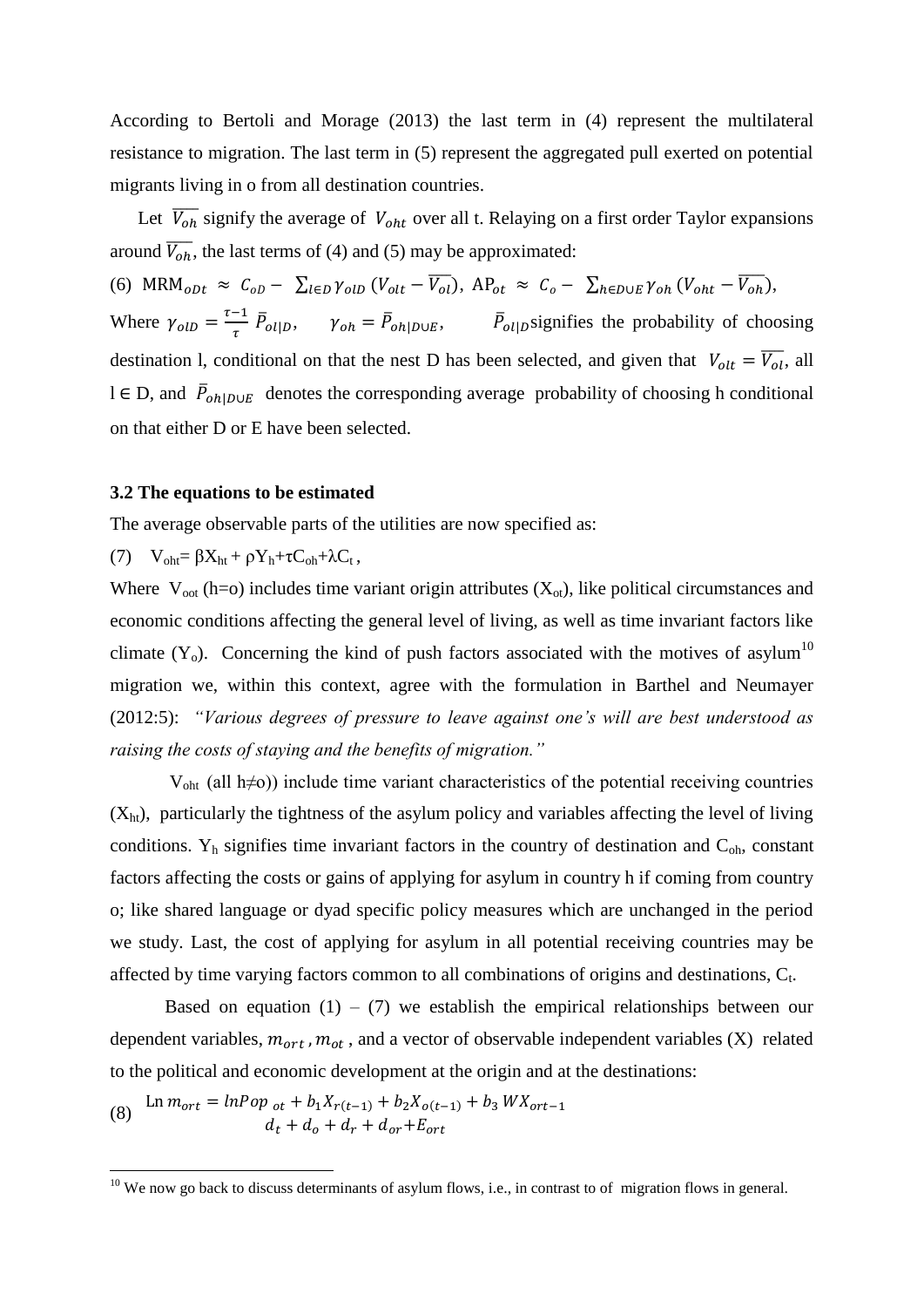(9) 
$$
\operatorname{Ln} m_{ot} = \operatorname{ln} Pop_{ot} - a_1 X_{o(t-1)} + a_3 W X_{ot-1} + d_t + d_o + E_{ot}
$$

Where Pop<sub>ot</sub> now signifies the population in the country of origin.  $X_{r(t-1)}$  and  $X_{o(t-1)}$  are observations of one year lagged, time varying, variables in receiving countries and origin countries, respectively.  $WX_{ort-1}$ ,  $WX_{ot-1}$  are approximations to a weighted sums of pull factors in receiving countries belonging to the same nest as r (D). The design of these will be elaborated in paragraph 3.4. The  $d$  – variables represent fixed effects specific to origins  $(d_0)$ and receiving countries  $(d_r)$ , as well as years  $(d_t)$  and dyads  $(d_{\text{or}})$ . In some of the model specifications of (8) we replace the observable  $X_{ot-1}$  variables by a origin-time fixed effect (d<sub>ot</sub>). The error terms;  $E_{ort}$ ,  $E_{ot}$ , accounts for the measurement errors and omitted variables.

Our methodological approach is to estimate different specifications of (8) and (9) by OLS, or by a Tobit procedures when missing are included as zero flows. This is similar to the main strategy chosen in most of the earlier studies analysing the determinants of dyadic migration flows in general (Pedersen et al. 2008, Mayda 2010, Ortega and Peri 2009, 2013, Grogger and Hanson 2011), and dyadic asylum flows in particular (Hatton 2004, 2009, 2011, Neumayer 2004, 2005).

### **3.3 The relationship between dyadic flows and total outflows**

By definition the level of a dyadic flow,  $m_{\text{ort}}$  is the product of two elements:  $m_{\text{ort}} = \alpha_{\text{or}} m_{\text{ot}}$ , where  $\alpha_{or}$  is the share of the total outflow of asylum seekers from the origin country o going to the destination country r. Thus, the change in the dyadic flow following a change in one of the independent variables, included in (8), may in general be expressed as:

$$
(10) \frac{dm_{ort}}{dx} = \frac{da_{or}}{dx}m_{ot} + a_{or}\frac{dm_{ot}}{dx},
$$

The first element of the aggregate on the right hand side is the change of the share, given the total outflow from origin country o, and the second element is the change in the total outflow, given the share ending up in r. Suppose first that dX>0 represent a tightening of the asylum policy – or a deterioration of the living conditions - in the receiving country. In that case we expect both the first and the second term in (10) to be negative or zero. The absolute value of the aggregated change;  $\frac{dm_{ort}}{dx}$ , should accordingly be greater than (or equal to) the partial change in the share;  $\frac{da_{or}}{dV_{ot}}m_{ot}$ .

Suppose instead that  $dX>0$  represent an average tightening of the asylum policy – or a deterioration of the living conditions - in the other receiving countries that belong to the same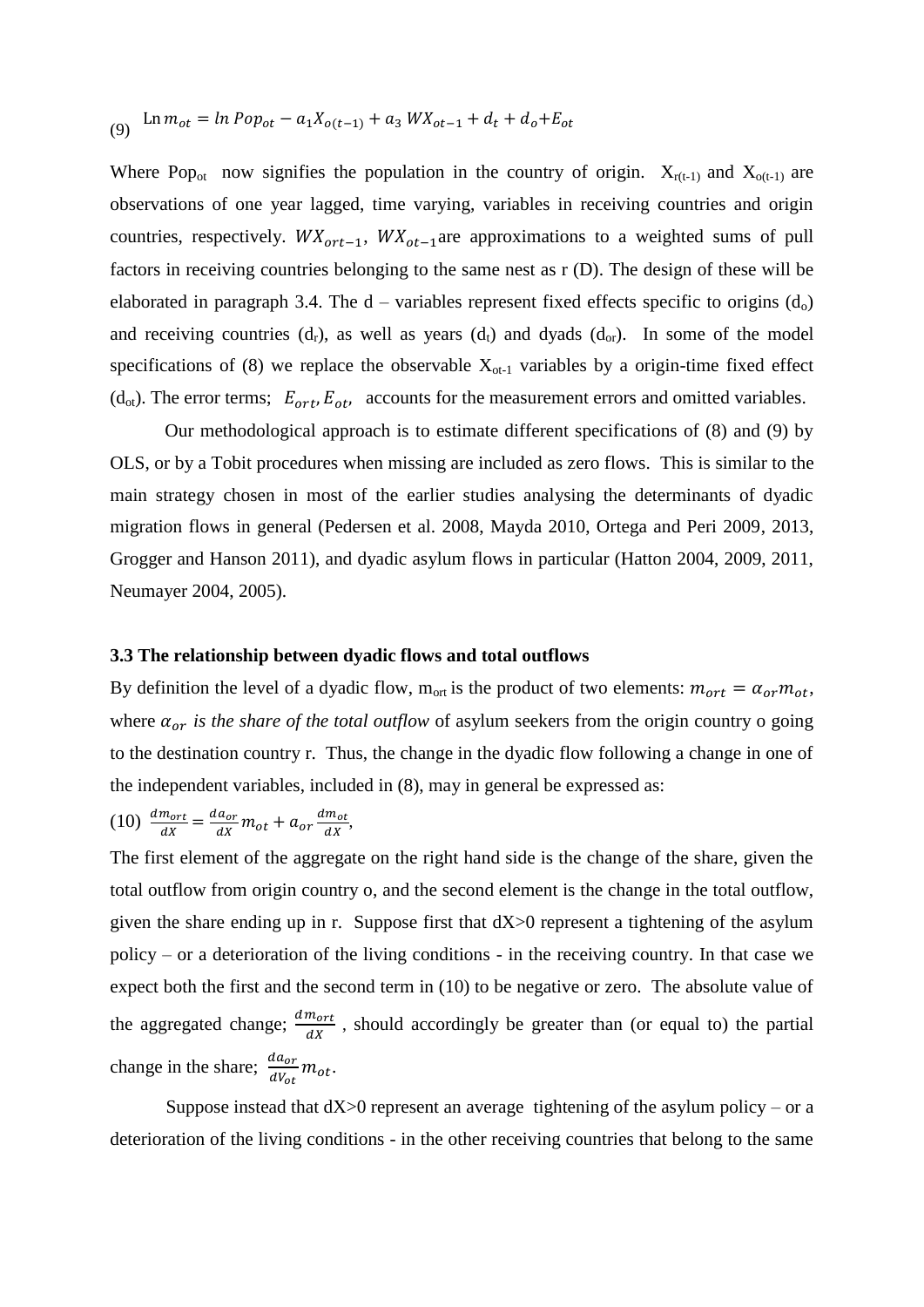cluster of destinations as r. In this case we expect the first term of (10) to be positive and the second to be either negative or zero. It follows that:  $\frac{dm_{ort}}{dV_{ot}} \leq \frac{da_{or}}{dV_{ot}}$  $\frac{a a_{or}}{d V_{ot}} m_{ot}.$ 

Thus, a more restrictive asylum policy in one destination country may have two opposite effects on the inflow to other receiving countries, which together constitute the deflection effect. First, a positive one, since the share of total asylum flows moving in direction of alternative destinations probably will increase, and second, a negative one, if the total outflow from the origin is affected.

When we estimate (8), including the fixed effects;  $d_t$ ,  $d_o$ ,  $d_{or}$ , the coefficient will reflect the aggregated change;  $\frac{dm_{ort}}{dV_{ot}}$ . In the specification where we replace the observed  $X_{ot}$  variables by origin–time fixed effects;  $d_{ot}$ , the estimated coefficients reflect the partial change;  $\frac{da_{or}}{dV_{ot}}m_{ot}$ .

## **3.4 Data and variables**

The direct effect of change in asylum policy is assessed from the estimated coefficients of the asylum policy index  $(API_{rt-1})$ , or the sub- indexes measuring changes in the different aspects of the asylum policy (APIA  $_{rt-1}$ , APIP  $_{rt-1}$ , APIW  $_{rt-1}$ ). The construction of these indexes has already been explained in subsection 2.2. To capture variation in the enforcement of the asylum policy, a variable that measure right wing parties  $(RW_{rt-1})$  in percent of total cabinet posts in the destination country is added.<sup>11</sup> The argument is that the strictness in the way laws and regulations on this area are practiced, may be affected by the colour of the party in government. As indicator of economic development in the receiving countries we include their gross domestic products per capita, thousand (2000) dollars (GDP<sub>rt-1</sub>).<sup>12</sup>

To approach the MRM- and AP- terms in  $(6)$  i.e., the construction of the sums  $WX_{ort}$  $1/(WX_{\text{ot-1}})$  in (8) and (9), we first of all make the assumption that all of our nine receiving NWE-countries belong to the same destination nest (D) for potential asylum seekers in all the source countries, o. This may be justified by the fact that – compared to most other countries in the world, also within the OECD - these countries are quite similar as regard many significant features; like geographical location, political system, welfare organisation and

 $\overline{a}$ 

<sup>&</sup>lt;sup>11</sup> The source is Comparative Political Data Set 1960-2012:

http://www.ipw.unibe.ch/content/team/klaus\_armingeon/comparative\_political\_data\_sets/index\_ger.html <sup>12</sup> The source of both origin and destination countries GDP is the World Bank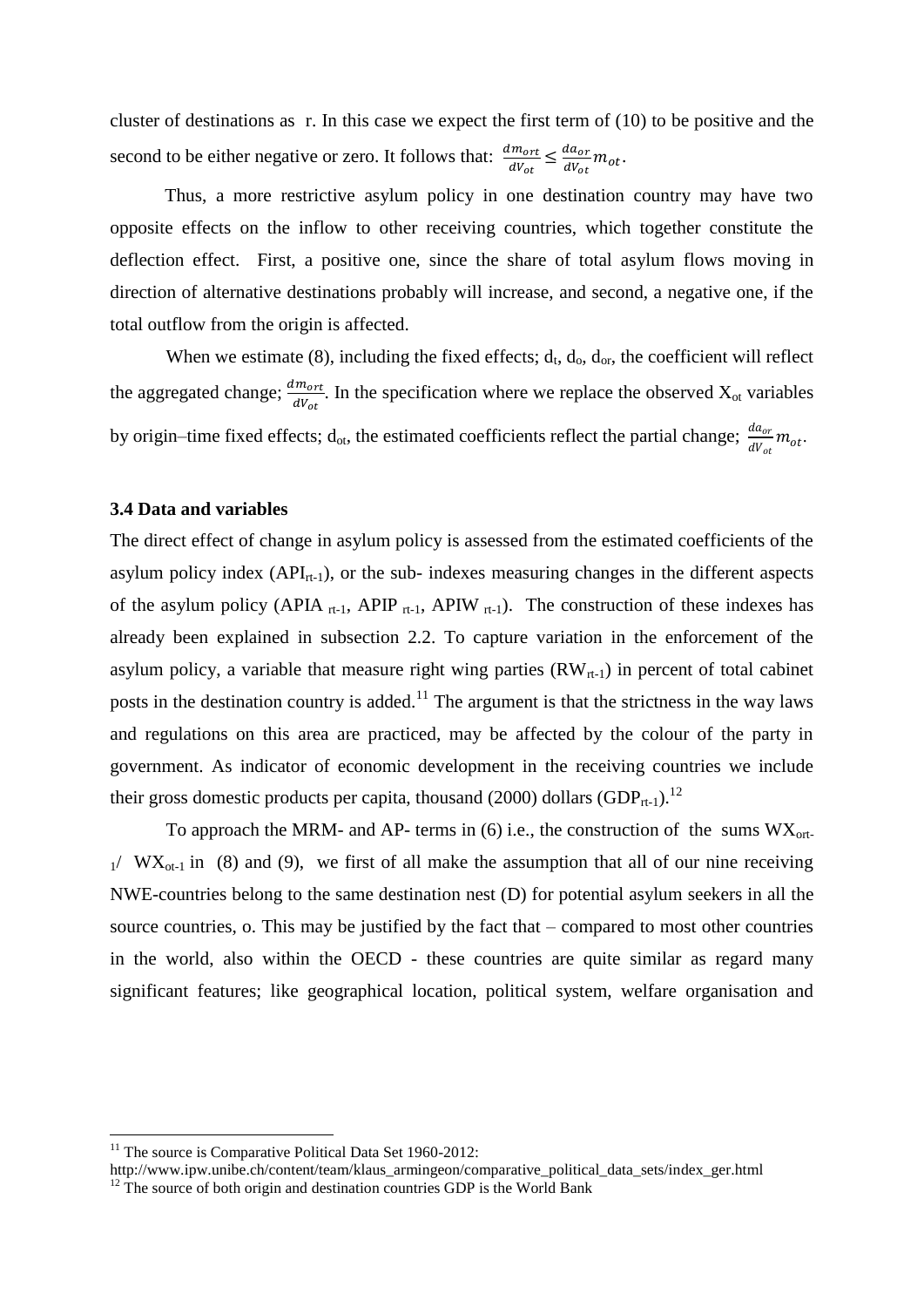level of living. Even though, the native populations speak different languages as their mother tongue, they all are considered to be quite fluent in English as their second language.<sup>13</sup>

From the observation of asylum flows we know that, given the country of origin, asylum seekers submit their applications in a few main destinations countries. The best indicator regarding the probability that an application is filed in country h, in year t, is probably the share of applications from the home country of the applicant submitted during the previous years. However, these origin specific clusters of main destinations change slowly over time. To take into account such particular features of asylum patterns, we apply the following procedure to approximate the weights ( $\gamma_{ol}$ ,  $\gamma_{oh}$ ) in (6): Let  $A_{olt(-4)}$  be the share of all asylum applications to NWE, from country o, posted in country l, during the four preceding years (t= -1 to -4). If  $A_{olt(-4)} > \gamma * \frac{1}{9}$  $\frac{1}{9}$  => I<sub>o1t</sub>=1, otherwise I<sub>olt</sub>=0, 0  $\leq \gamma \leq 1$ . If  $I_{\text{olt}} = 1$  country 1 is in the destination cluster of sending country o in year=t. When nothing else is stated  $\gamma=1/2$ , i.e., the threshold for inclusion in the cluster of main destinations is that country l has received more than a half of the mean share of asylum seekers to the NWE countries during the last four years.

We then assume that the following terms capture *the influence of pull factors in other receiving countries*, on the dyadic asylum flow from country *o* to country *r*:  $WX_{ort-1} =$  $\sum_{l} \frac{pop_{lt}}{pos_{lt}}$  $\int_{t}^{p} \frac{p\omega p}{p\rho P_t} I_{olt} X_{l(t-1)}$ ,  $k \neq r$ , and of pull factors *in all (relevant) receiving countries* on the total outflow from origin o:  $WX_{ot-1} = \sum_{h} \frac{pop_{ht}}{pop_{th}}$  $h \frac{p \cdot p \cdot p \cdot h}{p \cdot p} I_{\text{oht}} X_{h(t-1)}$ , all  $h \in \mathbb{R}$ . Where  $p \cdot p \cdot h$  and  $POP_t$ signify the size of the population in the receiving country k, and the aggregated population in all the nine NWE countries. If  $I_{\text{oh}z} = 0$  destination h is, due to some unobserved characteristics, assumed to be an insignificant alternative in year t. Thus, changes the observed pull factors have no influence on the flows between o and r or the total outflow from o. In the opposite case,  $I_{\text{oh}z}$  = 0, the pull factors of the different alternative destination countries (h≠r) are assumed to influence this flow according to their relative population size. In this manner, the distribution of the asylum flows to the NWE countries, in the recent past, is used to indicate the origin specific significance of receiving countries, in the present. The relative population size of the receiving countries included in the cluster of main destinations, is then used to indicate the conditional probabilities of the significant alternatives.

 $\overline{a}$ 

 $13$  In the sensitivity tests we also make some simple test of this assumption, by estimating (8) separately for subsets of receiving countries. This test is based on the prediction of the nested logit that changes in the attractiveness of an alternative destination h  $\neq$ r only affect the odds rate  $\frac{p_{iort}}{p_{ioot}}$  if r and h belong to the same nest.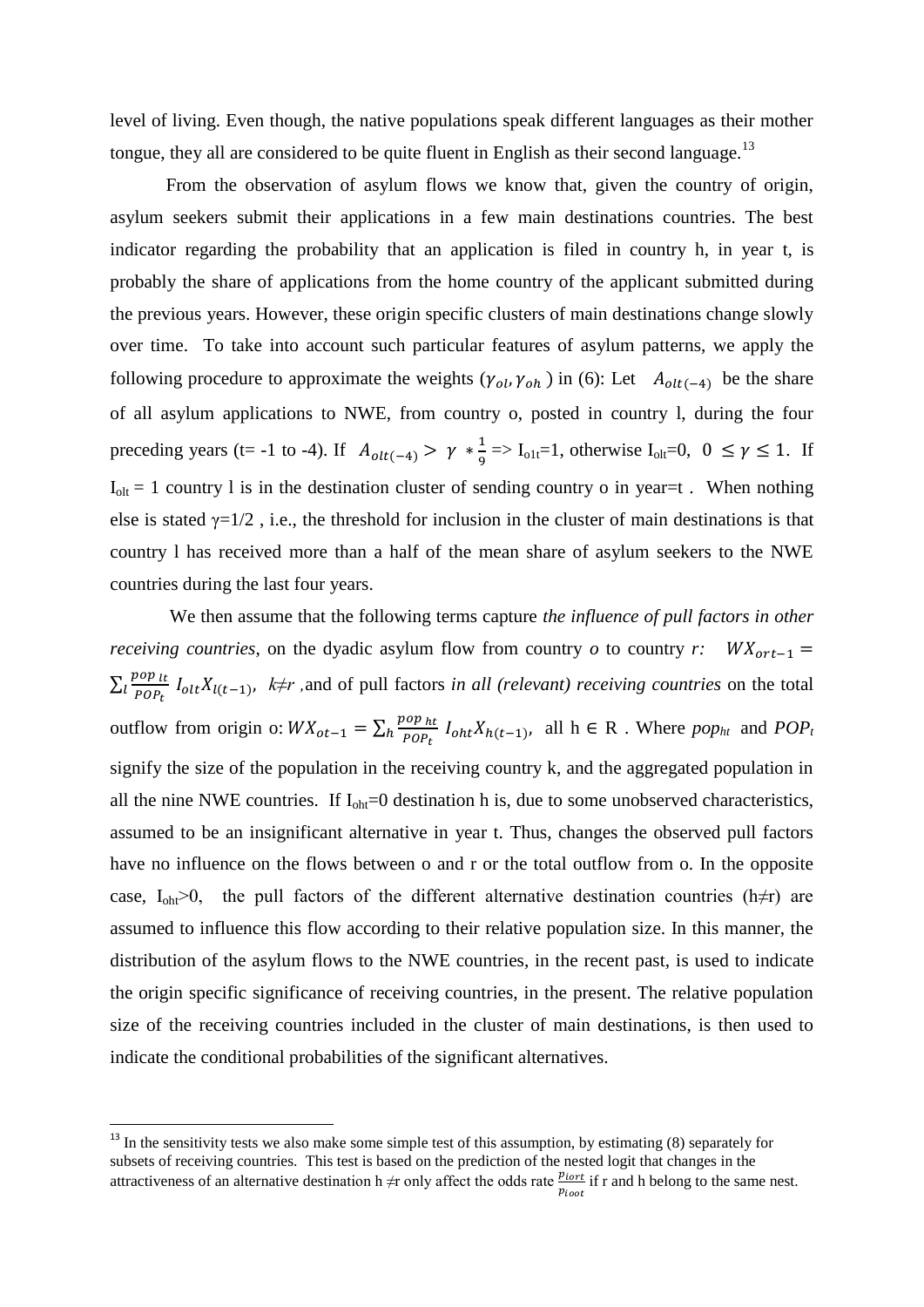From the point of view of the applicants from origin country o in receiving country r, the interpretation of  $WAPI_{ort-1}$  is the expected cost of gaining access as a refugee to the close recipient substitutes of r.  $WAPI_{\text{ot-1}}$  may, consistently, be interpreted as the expected cost of applicants from o of gaining access as a refugee to any relevant receiving countries in Western Europe.<sup>14</sup>

As indicator of economic development in the origin countries we include their gross domestic products per capita, measured in thousand (2000) dollars (GDP $_{\text{o}t-1}$ ). To assess the quality of the political- and humanitarian situation two index variables are used: First, *The terror scale (TS*<sub>ot-1</sub>), which vary between 1 (lowest terror) to 5 (highest terror). This index captures direct threats to safety; the degree to which the population at the origin is exposed to power abuse from the authorities (or by their lack of protection against such abuse), through imprisonment, torture, political murders, acts of war and ethnic cleansing.<sup>15</sup> Second, *The civil liberties index* ( $CL_{ot-1}$ ).  $CL_{ot-1}$  is graded between 1 (most free) and 7 (least free) and measure the prevalence of civilian liberties and political rights in the origin country; rule of law, freedom of speech and belief, organizational and associational rights.<sup>16</sup> These two indexes are chosen, partly because they complement each other, and partly because they are available, as yearly time series, from 1985, for nearly all the origin countries included in the analysis.

#### **3.5 Identification Issues**

l

All the independent time varying  $X$  variables, which are supposed to affect the attractiveness of the different alternatives, stay home or seeking asylum in one of the receiving countries, are included in equations (8) and (9) with a one year lag (or more). This is partly due to the fact that seeking asylum is a time-consuming activity, and partly due to the time it takes for relevant information to be transmitted between geographically and culturally distant areas. Thus, the crucial decisions taken in the initial phase of the asylum project are probably influenced more by the values of the independent variables in the year before their applications are registered in the receiving countries. The lags in the independent variables are also introduced to reduce simultaneity problems, particularly those linked to the mutually causal relationship between the tightness of asylum policy and the inflow of asylum seekers.

<sup>&</sup>lt;sup>14</sup> Where WAPIA<sub>ort-1</sub>, WAPIP<sub>ort-1</sub>, WAPIW<sub>ort-1</sub> and WGDP <sub>ort-1</sub>, WAPIA<sub>ot-1</sub>, WAPIP<sub>ot-1</sub>, WAPIW<sub>ot-1</sub> and WGDP <sub>ot-1</sub> are the corresponding weighted values of the sub-indexes and GDP <sub>ort-1</sub>.

<sup>&</sup>lt;sup>15</sup> The source is US State department. Description available at: http://www.politicalterrorscale.org/about.php Amnesty produces a very similar index which is strongly correlated with the one we use, but available for fewer country- years.

<sup>&</sup>lt;sup>16</sup> The source of this index is Freedom House. Description available at: [https://www.freedomhouse.org/report](https://www.freedomhouse.org/report-types/freedom-world#.VKpS4J3KymQ/)[types/freedom-world#.VKpS4J3KymQ/](https://www.freedomhouse.org/report-types/freedom-world#.VKpS4J3KymQ/) http://qog.pol.gu.se/data/datadownloads/qogbasicdata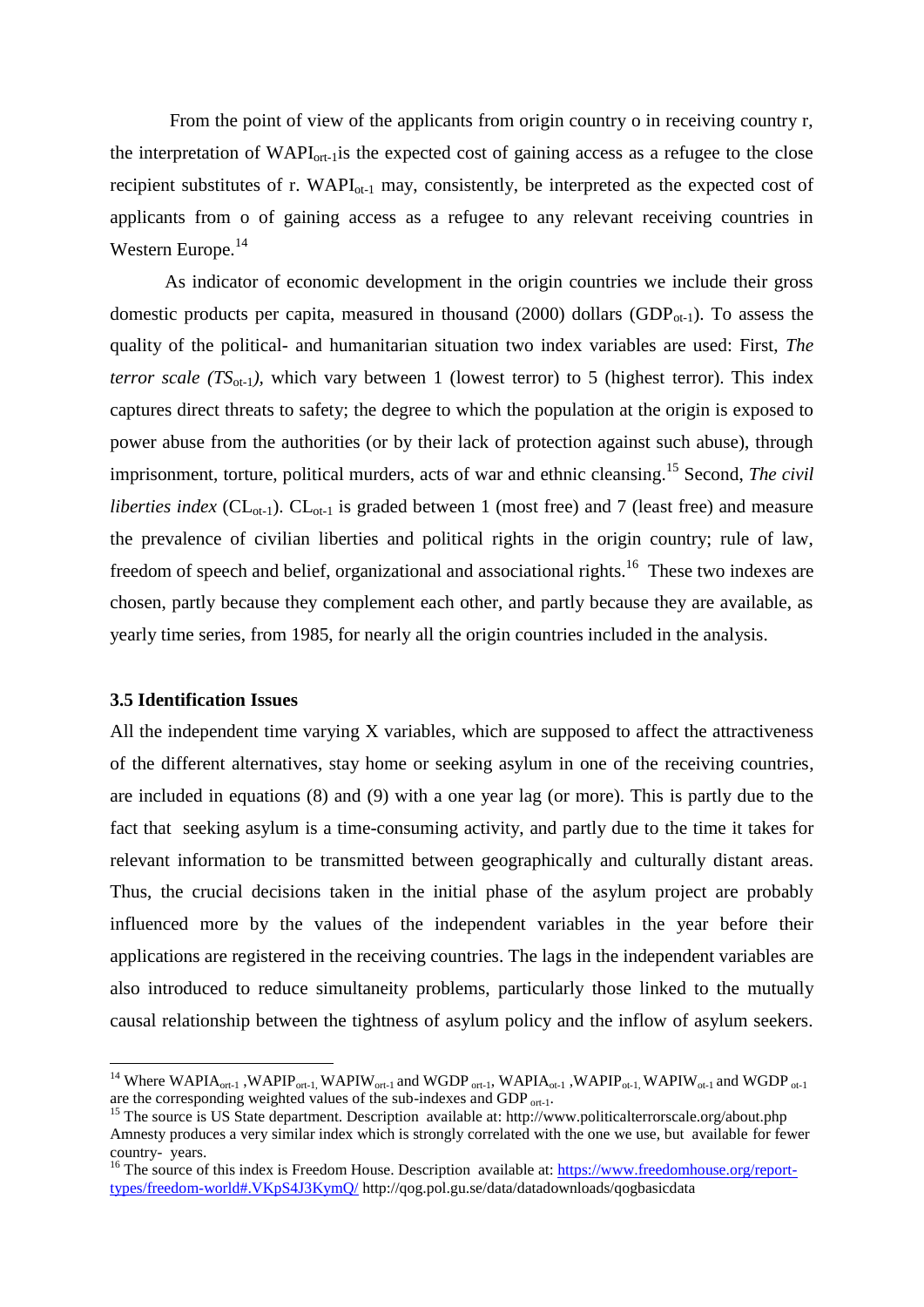As pointed out by Hatton (2004: 29), when analysing the effect of policy on asylum flows, it is important to recognise *"..that policy developments are linked to asylum flows as both cause and effect.*" The main mechanism is that policy makers tend to tighten the asylum policy as a reaction to increased asylum pressure (Hatton 2004). However, due to a positive autocorrelation in the dyadic flows, the estimated effect of tighter policy in the preceding year (t-1) on the number of new applications (in year t) may be upward biased. To elaborate on this point, assume that the asylum inflow from country o, in year t, is negatively affected by the strictness of the asylum policy of country r in year t-1 and positively affected by the level of asylum inflow from o to r in the years preceding t-1. The bias in the estimated policy effect will emerge if a higher number of asylum seekers, in these years preceding t-1, also contribute to a tighter policy in the year t-1. To investigate the severity of this problem, some of the estimated specifications of (8) also include the average inflow of asylum seekers from the origin country to the receiving country during the years  $t = -2$  to  $-4$ . This is a strategy similar to the one chosen by Neumayer (2005). He argues that the immediate preceding value of the lagged dependent variable should be left out in order to mitigate correlation with the error term. Even so, this procedure imposes problems related to including lagged dependent variables. However, the estimation of (8) without controlling for the preceding flows may result in an omitted variable problem. To look into the severity of both these problems, we follow the approach of Mayda (2010) and include an estimation of (8) using a dynamic Generalised Method of Moments (GMM). This method requires that endogenous and predetermined variables are instrumented with their own lags and, accordingly, lead to a considerable loss of efficiency in the estimation. Thus, as in Mayda (2010), we have chosen to include this specification only as a robustness check.

## **4. Empirical Results**

In this section we first present results from the analysis of dyadic asylum flows, and then the results from the analysis of total flows of asylum seekers out of the origin countries. In both cases we focus on the effects of policy changes in the receiving countries.

## **4.1 Policy Effects on Dyadic Flows**

## *The overall asylum policy*

Table 1 presents the results from the analysis of the relationship between changes in the aggregated policy index (API) and the dyadic asylum flows. Eight different model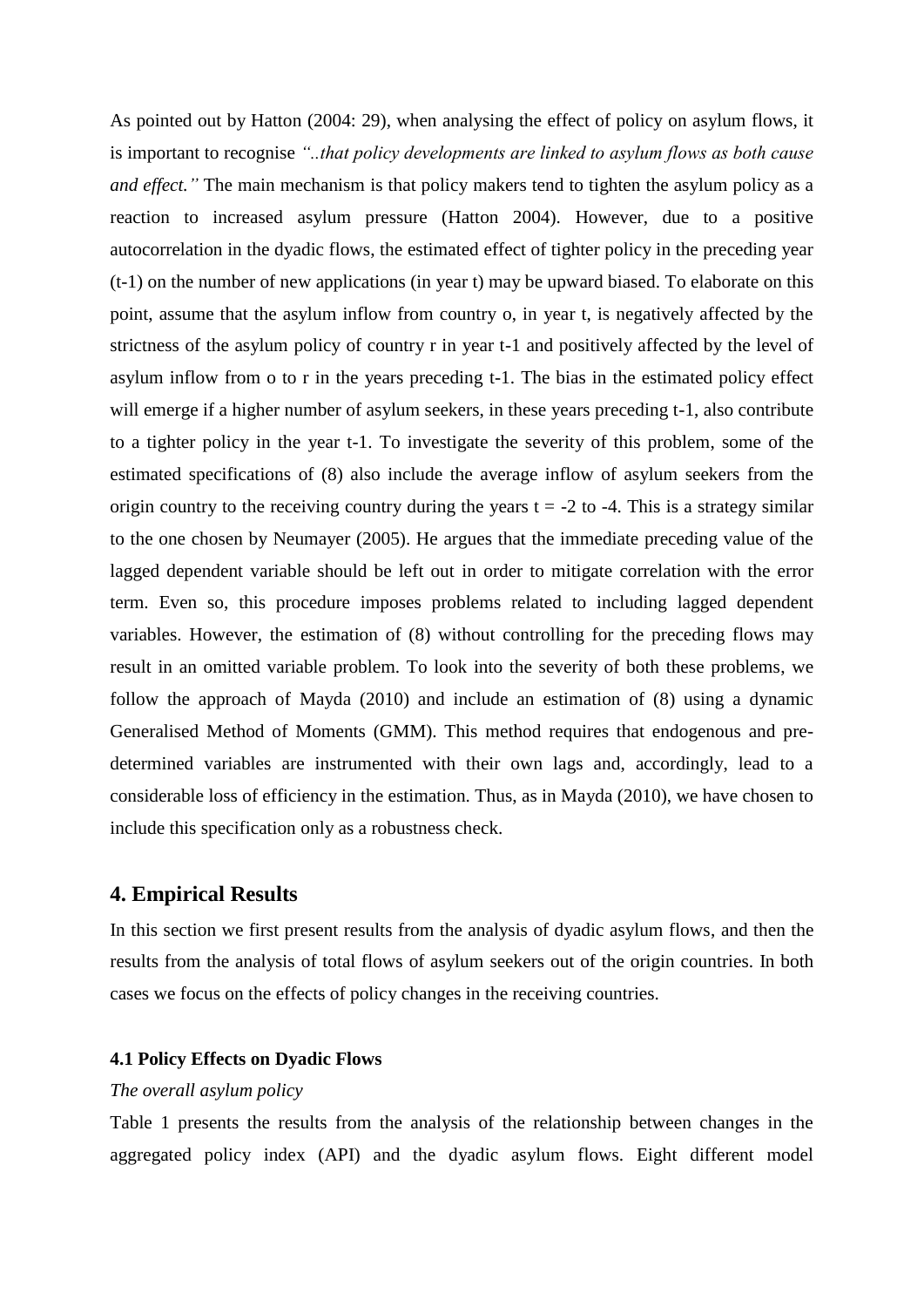specifications of equation (8) are estimated. These models differ with regard to the fixed effects that are included and whether or not the average inflows of asylum seekers from previous years  $(t = -2 t_0 - 4)$  are accounted for. In all the models, we include the independent variables that vary with time and between receiving countries (i.e., the policy variables (API, WAPI) and the indicators of economic level of living (GDP, WGDP)).

| $\frac{1}{2}$                |                |                           |                        |                        |                           |                        |                           |                                  |
|------------------------------|----------------|---------------------------|------------------------|------------------------|---------------------------|------------------------|---------------------------|----------------------------------|
|                              | 1              | $\overline{c}$            | 3                      | 4                      | 5                         | 6                      | 7                         | 8                                |
| Earlier asylum inflow from   |                | $.644***$                 |                        | $.471***$              |                           | $.653***$              |                           | $.380**$                         |
| origin to destination        |                | (.015)                    |                        | (.013)                 |                           | (.018)                 |                           | (.021)                           |
| Receiving country variables: |                |                           |                        |                        |                           |                        |                           |                                  |
| Right wing government        | $.003***$      | .001                      | $.002***$              | .001                   | $.002*$                   | .000                   | .001                      | .000                             |
|                              | (.001)         | (.001)                    | (.001)                 | (.001)                 | (.001)                    | (.001)                 | (.001)                    | $(.001)$<br>-.036 <sup>***</sup> |
| API, aggregated              | $-.046$ ***    | $-.066$ <sup>***</sup>    | $-.041$ <sup>***</sup> | $-.059$ <sup>***</sup> | $-0.016$                  | $-.055$ ***            | $-0.015$                  |                                  |
|                              | (.016)         | (.010)                    | (.015)                 | (.011)                 | (.013)                    | (.009)                 | (.014)                    | (.011)                           |
| GDP capita                   | $.158***$      | $.087***$                 | $.162***$              | $.110^{***}$           | $.152$ <sup>***</sup>     | $.088***$              | $.169***$                 | $.127***$                        |
|                              | (.025)         | (.015)                    | (.026)                 | (.016)                 | (.019)                    | (.013)                 | (.018)                    | (.014)                           |
| Cluster country variables:   |                |                           |                        |                        |                           |                        |                           |                                  |
| <b>WAPI</b>                  | $.141\sp{***}$ | $.125***$                 | $.095***$              | $.115***$              | $.837***$                 | $.340***$              | $.630***$                 | $.422***$                        |
|                              | (.047)         | (028)                     | (.046)                 | (.032)                 | (.071)                    | (.049)                 | (.069)                    | (.056)                           |
| <b>WGDP</b>                  | $-.076$ ***    | ***<br>$-.041$            | $-.028$ <sup>**</sup>  | $-.027$ ***            | $-.480$ <sup>***</sup>    | $-.139$ <sup>***</sup> | $-.265$ ***               | $-134$ <sup>***</sup>            |
|                              | (.015)         | (.009)                    | (.014)                 | (.010)                 | (.032)                    | (.018)                 | (.030)                    | (.022)                           |
| Origin country variables:    |                |                           |                        |                        |                           |                        |                           |                                  |
| GDP per capita               | $-.284***$     | $-.056$ **                | $-.260***$             | $-.106***$             |                           |                        |                           |                                  |
|                              | (.041)         | (.024)                    | .043                   | (.027)                 |                           |                        |                           |                                  |
| Log Population               | $-.151$        | $.657**$                  | .438                   | $.732***$              |                           |                        |                           |                                  |
|                              | (.616)         | (.314)                    | .626                   | (.385)                 |                           |                        |                           |                                  |
| Terror scale (TS:1-5)        | $.234***$      | $.137***$                 | $.228***$              | $.159***$              |                           |                        |                           |                                  |
|                              | (.036)         | (.027)                    | .036                   | (.026)                 |                           |                        |                           |                                  |
| Index civil liberties        | $.325***$      | $.181***$                 | $.317***$              | $.223***$              |                           |                        |                           |                                  |
| $(CL:1-7)$                   | (.050)         | (.029)                    | (.051)                 | (.033)                 |                           |                        |                           |                                  |
| <i>Fixed effects:</i>        |                |                           |                        |                        |                           |                        |                           |                                  |
| Receiving countries (9)      | X              | $\boldsymbol{\mathrm{X}}$ | X                      | $\mathbf X$            | $\boldsymbol{\mathrm{X}}$ | $\mathbf X$            | $\boldsymbol{\mathrm{X}}$ | $\mathbf X$                      |
| Origin countries (45)        | $\mathbf X$    | $\mathbf X$               | $\mathbf X$            | $\mathbf X$            | $\mathbf X$               | $\mathbf X$            | $\mathbf X$               | $\mathbf X$                      |
| Years $(26)$                 | $\mathbf X$    | $\mathbf X$               | $\mathbf X$            | $\mathbf X$            | $\mathbf X$               | $\mathbf X$            | $\mathbf X$               | $\mathbf X$                      |
| Receiving x origin countries |                |                           | X                      | $\mathbf X$            |                           |                        | $\mathbf X$               | $\mathbf X$                      |
| Origin countries x years     |                |                           |                        |                        | $\mathbf X$               | $\mathbf X$            | $\mathbf X$               | $\mathbf X$                      |
| $R^2$                        | .579           | .764                      | .725                   | .792                   | .690                      | .804                   | .813                      | .836                             |
| $\mathbf N$                  | 7486           | 7486                      | 7486                   | 7486                   | 7486                      | 7486                   | 7486                      | 7486                             |
|                              |                |                           |                        |                        |                           |                        |                           |                                  |

*Table 1. Asylum policy "tightness" and dyadic asylum flows, 1984-2010. Aggregated policy index (API). Dependent variable: log(dyadic asylum flows), OLS coefficients and robust standard errors in parenthesis <sup>a</sup>*

<sup>a</sup> Standard errors are clustered within dyads. Level of significance:  $\leq 10\%$ ,  $\ast \leq 5\%$ ,  $\ast \ast \leq 1\%$ .

In Models 1 to 4, we also the include variables that vary with time and between origin countries, the indicators of the *Terror Scale* (TS) and the *Quality of Civil Liberties* (CL), as well as the indicator of economic standard of living in the source country (GDP) and a log of population size.

In Model 1 and Model 2, we include fixed effects for year, origin country, and receiving country. Thus, we control for underlying time invariant factors in the source and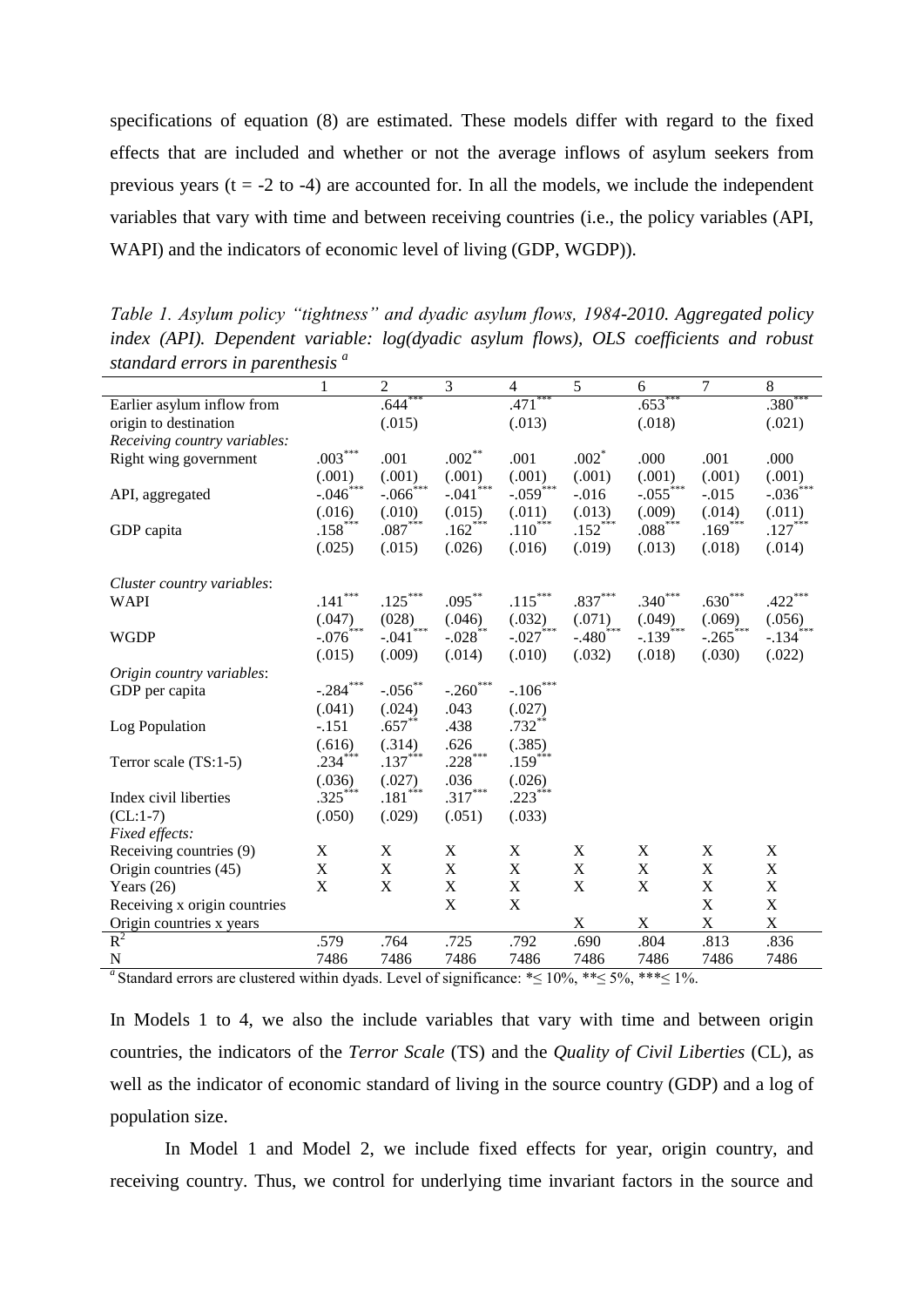destination countries, which may be correlated with both the dependent and the key independent variables of our analysis. A generally high level of social welfare spending could, as an example, be a variable that affects both the strictness of the asylum policy and the attractiveness of a destination country to asylum seekers. Good historic relations between the populations of the origin countries and their neighbouring countries could affect both economic growth and the outflow of asylum seekers to Western European destinations. Through the inclusion of year dummies, we control for common time shocks (i.e., underlying factors which in each year may simultaneously affect the flows of asylum seekers to, as well as the policy development in, all the nine destination countries). Such factors may, among other things, be related to changes in international law conducted by the UN or EU. The only difference between Model 1 and Model 2 is that we include the average inflows from previous years in the latter.

The estimated coefficient of the policy index (API) is negative and clearly significant in both Model 1 and Model 2, indicating that the direct effect of a more restrictive policy on asylum flows is negative. The value of the API coefficient becomes more negative when we control for inflow of asylum seekers from the same origin in past (-2 to -4) years. This supports our hypothesis that, through a positive influence on both the strictness of policy and on subsequent flows, earlier asylum flows (the asylum stock) impose a positive bias in this direct policy effect if not accounted for in the analysis. The coefficient of earlier asylum flows is quite large, suggesting that they are subjected to a clear inertia.

The estimated coefficients of the WAPI variable are clearly positive and of approximately equal size in Model 1 and Model 2. This supports the hypothesis that a deflection effect is at work, which means that the flows of asylum seekers to one destination country increases when the policies in the close recipient substitutes become tighter.

The mean value of API is 3.8 (across t and r, see Table A1, Appendix). Thus, the estimated coefficient of API, in Model 2, suggests that if the index increases by 10% of its mean (one half unit), the average dyadic inflows decrease with approximately 2.5%. As the corresponding mean value of WAPI is 3.7, the estimated coefficient of this variable, in Model 2, implies that a 10% increase in this mean raises the asylum inflow to the receiving country by approximately 5%.

The estimated coefficient of GDP per capita at the receiving country is positive, while the coefficient of the corresponding variable in the origin country is negative, in both models. This confirms the results of earlier studies suggesting that asylum flows, like migration in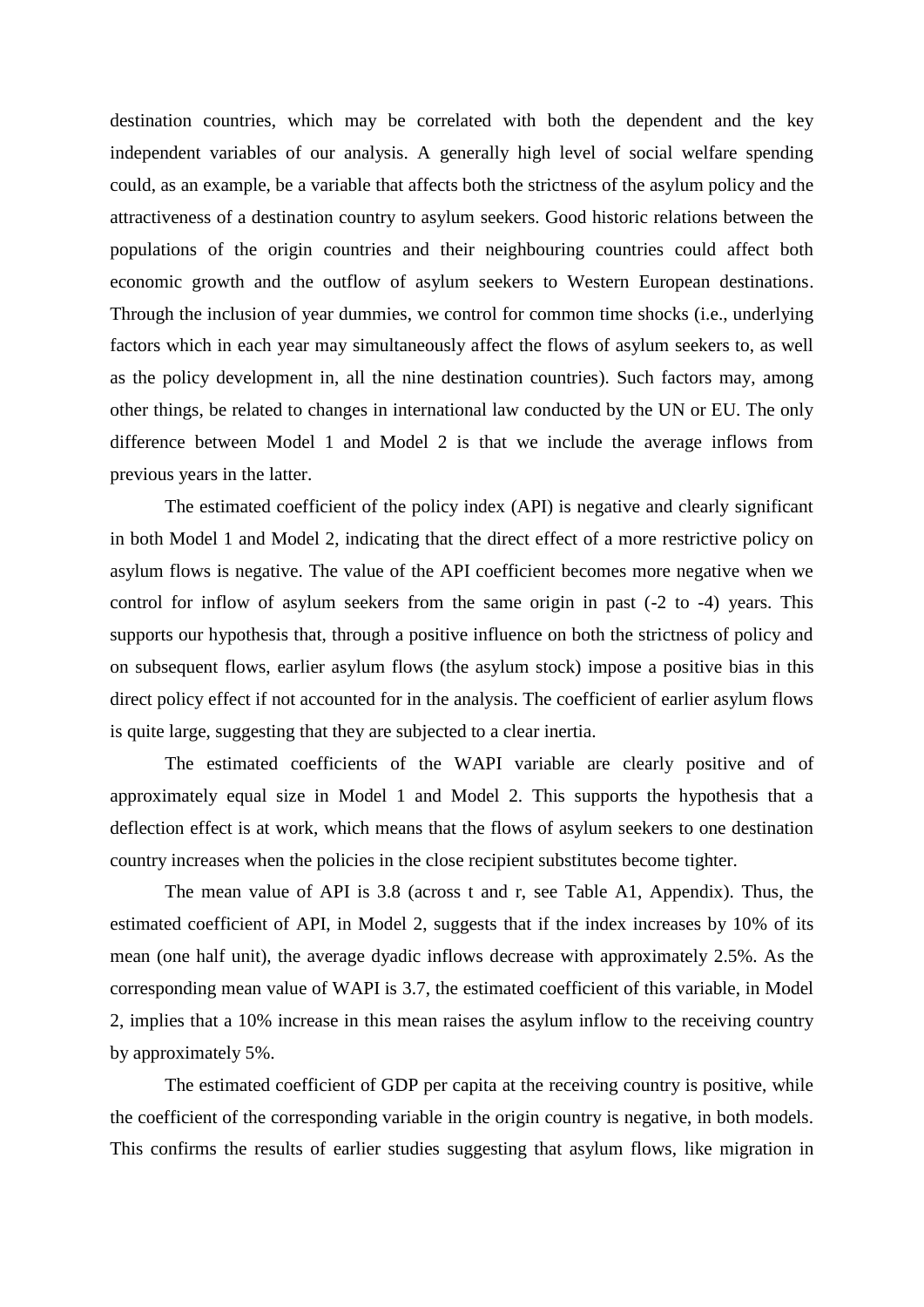general, are affected by economic pull and push factors (Rotte et al. 1997, Rotte and Vogler 2000, Hatton 2004, 2009, 2011, Neumayer 2004, Mayda 2010, Ortega and Peri 2013).

As the GDP values are measured in thousand dollars, the coefficient of Model 2 suggests that the average inflow increases by 8%, and decreases by almost 6%, if the GDP per capita in the receiving and source countries, respectively, rise by one thousand dollars. However, when expressed as elasticities, these results translate into a substantially weaker negative effect from GDP at origin than the corresponding positive effect of GDP in the receiving country: A 1% increase in the receiving countries GDP – from their 2010 mean level (see Table A1) – increases the average asylum inflow by 3%. A corresponding 1% increase at the origin countries GDP – from their 2010 mean level – decreases it by 0.2%.

The coefficient of the weighted value of GDP per capita in the destination clusters, WGDP, is negative and significant. This finding is consistent with the sign of the WAPI coefficients, i.e., a positive development (from the point of view of the asylum-immigrant) in both these pull factors within the close recipient substitutes reduces the inflow of asylum seekers to a country. Thus, this result suggests that the deflection effect also works through the economic pull factors.

The push factors at the origin countries, the *Terror Scale* (TS) and the *Quality of Civil Liberties* (CL), are both clearly significant and have the expected signs. The estimated effects of these push factors must also be considered to be relatively strong. According to Model 2, an increase in the TS of one mean standard deviation<sup>17</sup> raises the average dyadic flow by nearly 15%, while a corresponding increase in the CL index increases the average dyadic flow by approximately 27%.

In the next two specifications of the model, Model 3 and Model 4, we add dyadspecific fixed effects. Again, the only difference between the two models is that we include the average inflows from previous years in the latter model. This procedure ensures that the results are not affected by unobserved time invariant, origin–destination-specific features. One potential candidate in this respect is the aggregated stock of immigrants from the origin living in the destination when our analysis starts.

Comparing the  $R^2$  from these two models with the former two, we may conclude that the dyadic fixed effects contribute considerably to the explanation of the total variation in the asylum flows. Still, comparing the pattern of the estimated policy coefficients, we may also conclude that they are not affected very much by their inclusion. The estimated direct effect

l

 $17$  The standard deviation of TS across years and source countries is 1.08 (Table A1).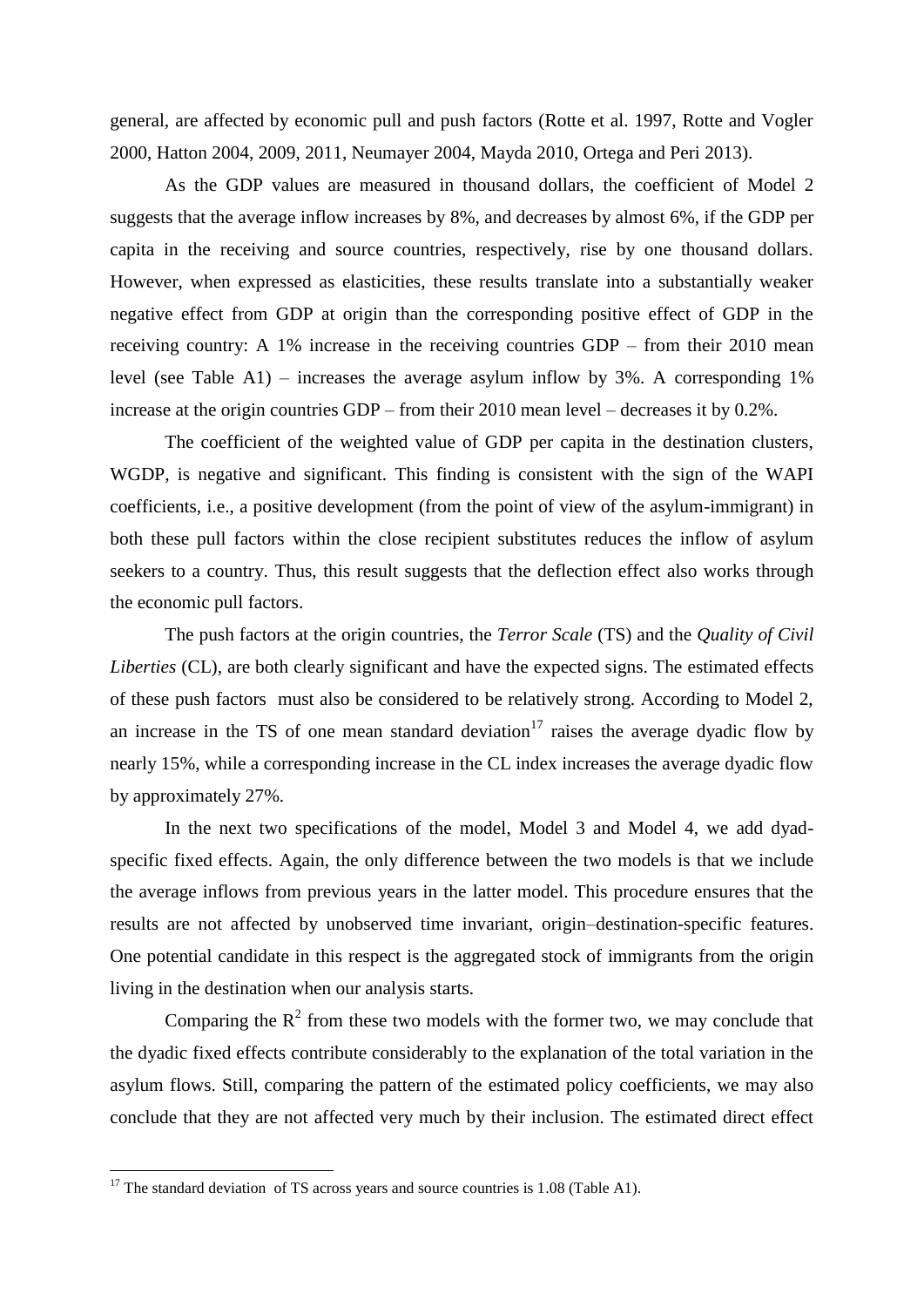of a tighter asylum policy (the API–coefficient) is almost exactly the same, while the deflection effects (the WAPI–coefficients) appear slightly weaker and a bit less precisely estimated.

In Model 5 and Model 6, we include fixed effects for origin by year, receiving country, origin country, and year. In Model 7 and Model 8, the dyad-specific fixed effects are included as well (receiving by origin countries). In Model 6 and Model 8, we control for previous asylum inflows.

In these last four models, the origin by year fixed effects absorbs all variation in the time varying origin specific variables. This also includes the yearly total outflows of asylum seekers from the source countries. Hence, according to the relationships explained in 3.3, the coefficients of the four first models pick up the aggregated change in the dyadic asylum flows, while these last four models only capture effects which emerge through the distribution of asylum seekers between receiving countries. More precisely, in the estimations of Model 1- Model 4 the coefficients reflect both the first and the second element on the right hand side of equation (10). In the estimations of Model 5 to Model 8 only the first element of equation (10) is captured by the coefficients. This may explain why the coefficients of API is somewhat reduced from the first four to the last four models, i.e., since a tightening of the asylum policy in the receiving country is expected to, if anything, have a negative effect on the inflow of asylum seekers both through the share arriving, and through the change in the total outflow. This may also explain why the absolute values of the WAPI and WGDP coefficients increase when the year by origin fixed effects are included. That is, since worse (better) conditions in the other main receiving (cluster) countries are expected to, if anything, have a negative (positive) influence on the total outflow of asylum seekers.

The much stronger positive effects of WAPI estimated in Model 5 to Model 8 than in Model 1 to Model 4 suggest that the strictness of asylum policy in receiving countries has an considerable influence on the total outflow from the origins. Compering the corresponding set of coefficients related to WGDP indicates that the same is trough with regard to the economic development in the destination cluster countries.

## *The sub-dimensions of asylum policy*

In Table 2, we present the results for Model 4 and Model 8 from Table 1, except that the three sub-indexes, measuring changes in the different dimensions of the asylum policies, are included instead of the index that aggregate all three of them. The analysis is performed with all three sub-indexes in the same estimation and each included separately in different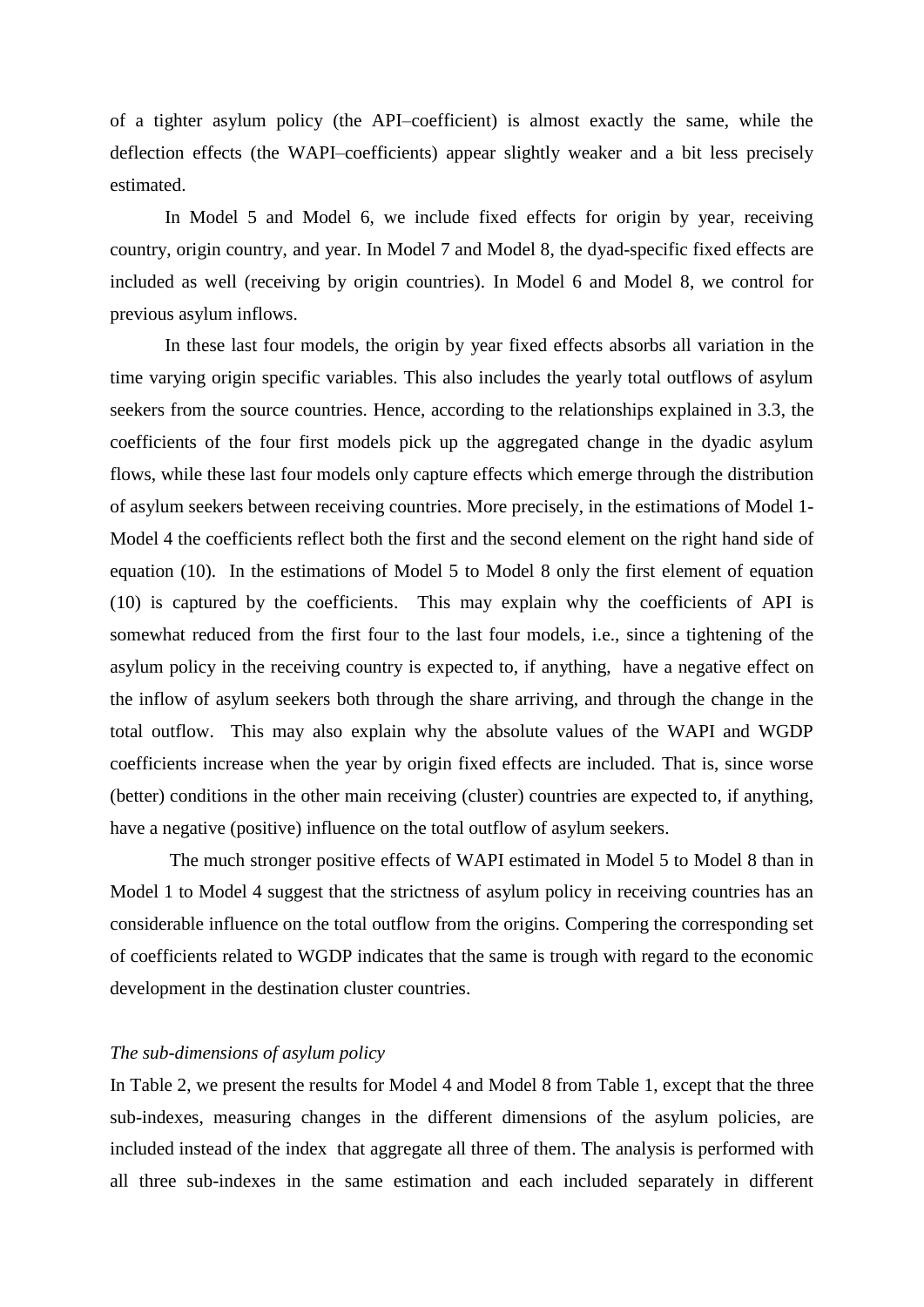estimations. Only the coefficients of the policy variables are reported in the table. With regard to the direct policy effects, the estimated coefficients of the APIP (processing of applications) and APIW (welfare of applicants) variables are always negative.

*Table 2. Asylum policy tightness and dyadic asylum flows, 1985-2010. Sub- policy indexes (APIA,APIP,APIW). Dependent variable: log(dyadic asylum flows), OLS coefficients and robust standard errors in parenthesis <sup>a</sup>*

| Model                          |             |           | $\overline{4}$ |            | 8                      |            |            |            |
|--------------------------------|-------------|-----------|----------------|------------|------------------------|------------|------------|------------|
| Receiving                      |             |           |                |            |                        |            |            |            |
| country variables:             |             |           |                |            |                        |            |            |            |
| <b>APIA</b>                    | .019        | $-.017$   |                |            | .055                   | .050       |            |            |
|                                | (.039)      | (.039)    |                |            | (.036)                 | (.036)     |            |            |
| <b>APIP</b>                    | $-.057$ *** |           | $-.087***$     |            | $-.040$ <sup>**</sup>  |            | $-.054***$ |            |
|                                | (.021)      |           | (.019)         |            | (.020)                 |            | (.018)     |            |
| <b>APIW</b>                    | $-093***$   |           |                | $-.115***$ | $-.078$ <sup>***</sup> |            |            | $-.082***$ |
|                                | (.023)      |           |                | (.023)     | (.024)                 |            |            | (.022)     |
| Cluster                        |             |           |                |            |                        |            |            |            |
| country variables <sup>b</sup> |             |           |                |            |                        |            |            |            |
| <b>WAPIA</b>                   | .246        | $.483***$ |                |            | $.618***$              | $1.637***$ |            |            |
|                                |             |           |                |            |                        |            |            |            |
|                                | (.161)      | (.125)    |                |            | (.242)                 | (.202)     |            |            |
| <b>WAPIP</b>                   | $-.025$     |           | $.217***$      |            | $.745***$              |            | $1.017***$ |            |
|                                | (.114)      |           | (0.76)         |            | (.176)                 |            | (.119)     |            |
| <b>WAPIW</b>                   | $.178***$   |           |                | $.216***$  | $-.018$                |            |            | $.505***$  |
|                                | (.092)      |           |                | (.064)     | (.138)                 |            |            | (.119)     |
| $R^2$                          | .792        | .789      | .790           | .792       | .837                   | .832       | .836       | 833        |
| N                              |             |           | 7486           |            |                        | 7486       |            |            |

<sup>a</sup>Standard errors in parenthesis are clustered within dyads. Level of significance: \* ≤ 10, \* \* ≤ 5, \* \* \* ≤ 1, percent.

The coefficients of the APIA (access to apply) turn out to be small and insignificant. These results may indicate that the access dimension has a weaker direct effect than the other two policy dimensions on the inflow of asylum seekers. However, we cannot rule out that endogeneity plays a role, i.e., that the simultaneous determination of policy and asylum flows induces an upward bias in the estimates of these direct effects. If politicians primary restore to the access type of policy measures when their countries are exposed to sudden strong increases in the asylum inflows, i.e., try to build "fences" and close the boarder, such a bias may be particularly strong with regard to the access index.

Looking at the weighted indexes, reflecting reforms in the different dimensions of the asylum policy in other relevant destinations, we find that their coefficients are all positively estimated, when included separately. When included simultaneously the pattern becomes messier. WAPIA and WAPIP turn out insignificant in Model 4. The same is true with regard to WAPIW in Model 8, where the coefficients of WAPIA and WAPIP are both strongly positive. According to the discursion in section 3.3 this pattern of estimated coefficients could indicate that a tightening of the policies that determines access to apply (WAPIA) in the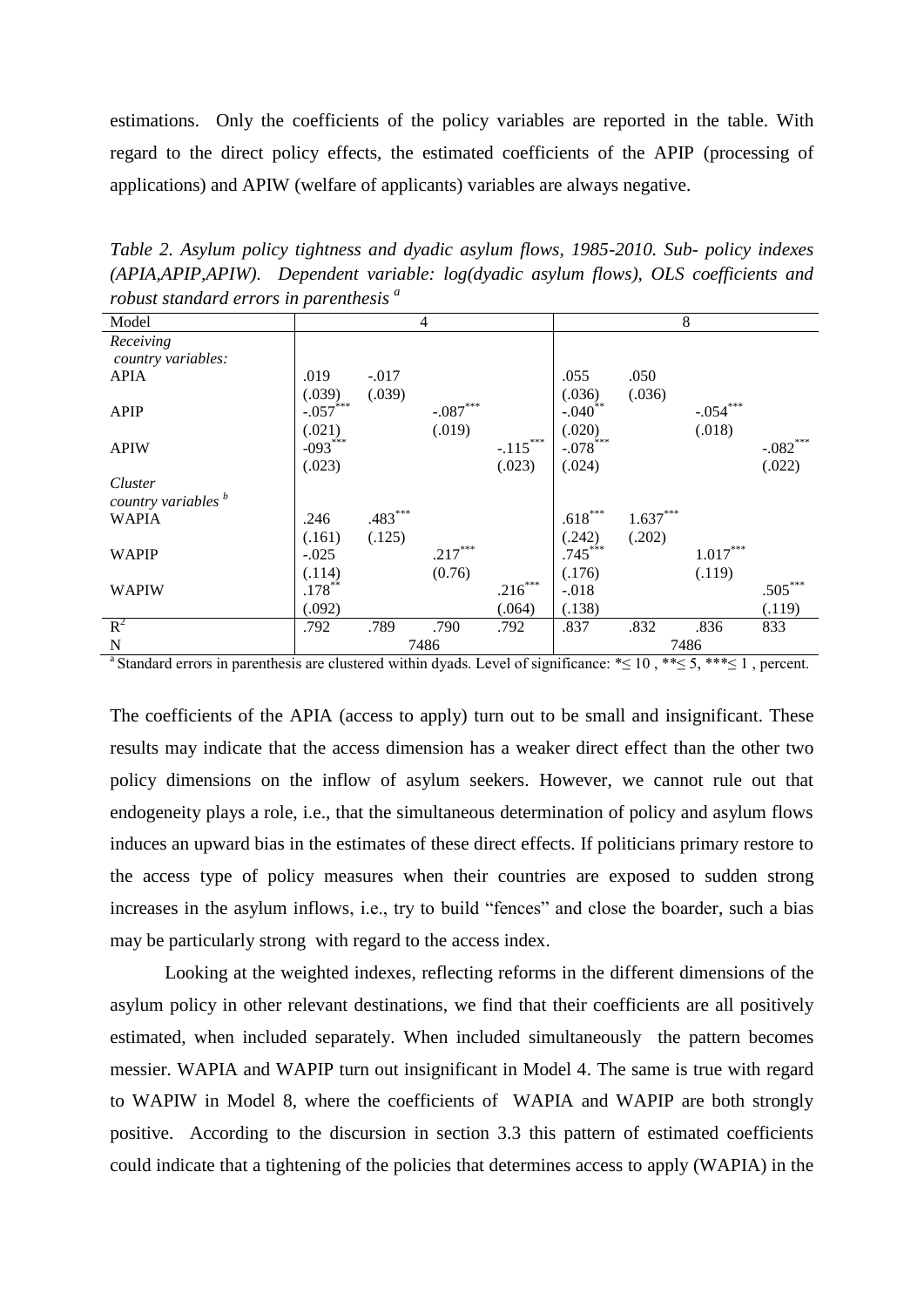host country and the outcome of the application process (WAPIP) both have a relatively strong negative influence on the total outflow from the origin countries. However, we find that the size of all three coefficients increase strongly when they enter separately in the analysis. This suggests that multicollinearity between the three indexes is an issue, making it difficult to identify their separate influences on the dyadic asylum flows.<sup>18</sup>

## **4.2 Sensitivity Analyses - The Effect of Policy on Dyadic Flows**

In Table 3, we present the results from the sensitivity analyses, performed on Model 4 and Model 8, in Table 1. In the first two columns, the coefficients are estimated excluding Bosnia-Herzegovina and Serbia as origin countries. The purpose of this is to test whether the results are driven by the huge asylum flows out of these countries in the early 1990s. Comparing the results in Table 1 and Table 3, we can clearly conclude that this is not the case.

In the next two columns, the estimations are performed excluding the obvious largest recipient country during the entire period we study: Germany. This reduces the number of observations by nearly 1000. As can be seen, the coefficients of the weighted policy index (WAPI) and the weighted GDP variable (WGDP) become less precise and not significant in Model 4. Compared to the corresponding coefficients of Table 1, we may conclude that the estimates of Model 8 are not affected by the exclusion of Germany.

The coefficients in Column 5 and Column 6 are obtained, including all observations with a missing value on asylum flows. These two models are estimated using Tobit maximum likelihood estimation procedure. The coefficients indicating direct effects of asylum policy and reforms (API) and of economic growth (GDP) in the destination country do not change considerably compared to the corresponding results in Table 1. The coefficients indicating the deflection effects (WAPI, WGDP) are, however, only significantly different from zero when estimated by Model 8.

In the next four columns, the models are estimated separately for an early period (1985-1998) and a late period (1999-2010). The results from both sub-periods clearly point in the same direction. The coefficient for the direct policy index (API) variable is negative in all specifications, albeit not significant in the early period, using Model 8. The coefficients of the weighted policy index (WAPI) are consistently positive, and are only insignificant in the early period, using the Model 4 specification.

l

 $^{18}$  The correlations between the direct sub-policies are: APIP-APIW 0.57; APIP-APIA 0.33; APIW-APIA 0.47.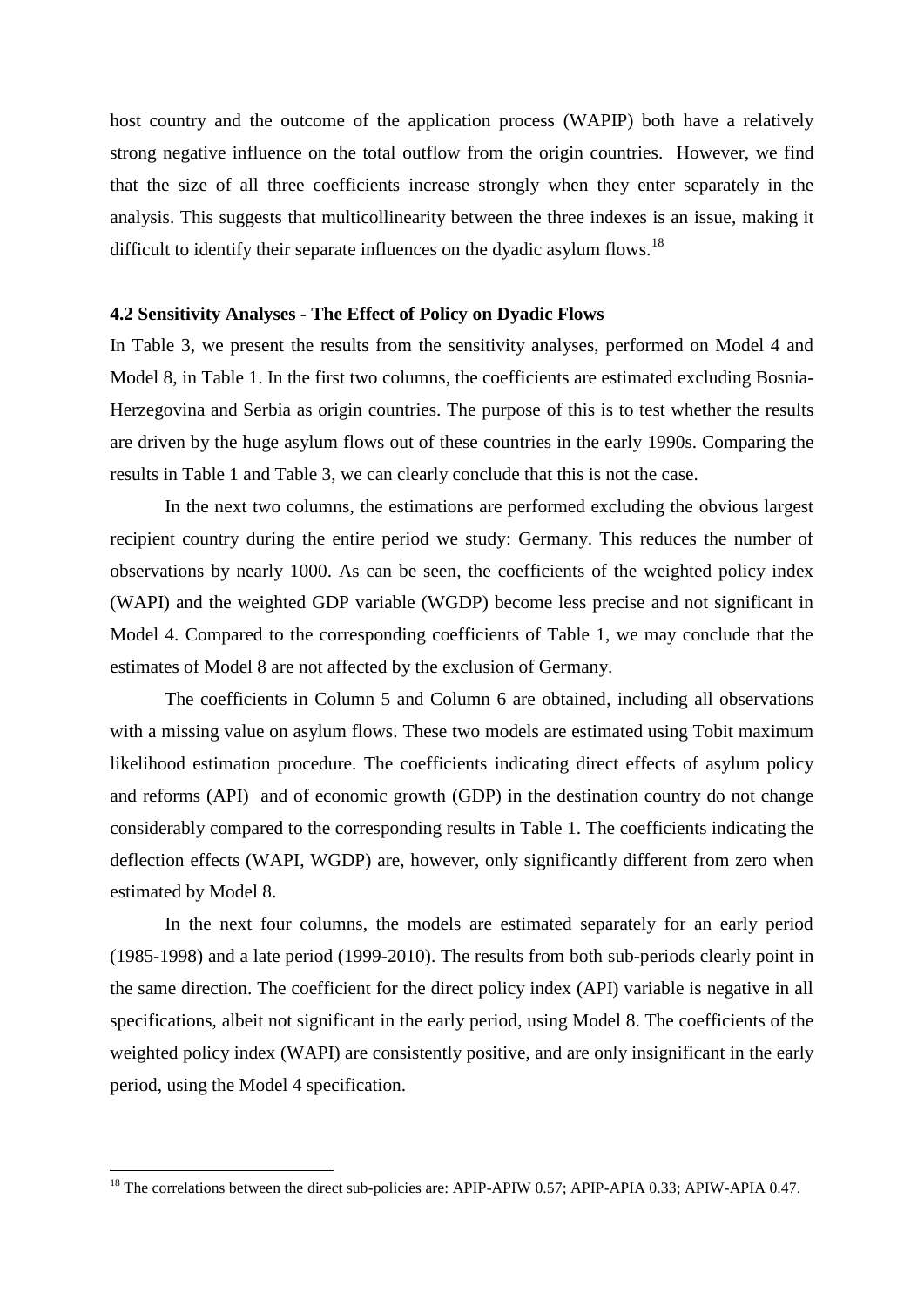Finally, in the last column, we present the results of using Arellano and Bond's GMM estimator to shed light on the endogeneity problem related to the measure of earlier asylum flows.<sup>19</sup> We only present results for the key variables. Model 4 and Model 8 turned out to be a too demanding specification for the GMM procedure, therefore estimates come from estimating Model 1 in Table 1. The lagged value of the dependent variable is included as an explanatory variable and is treated as an endogenous variable with two lags. The direct policy index is treated as a predetermined variable. The coefficient of asylum flows shows clear inertia, with a value of 0.72 for the lagged variable (not presented). The results still suggest a negative and significant direct policy effect, even though the size of the effect is somewhat reduced compared to Model 1 in Table 1. The effect of the weighted policy index, WAPI, is still positive and significant but, as for the direct effect, the size of the effect is somewhat reduced.

In Appendix B, Table B1, we present the results from estimate Model 4 from Table 1 with different thresholds for including receiving countries in the destination cluster of asylum seekers from particular origins (values of  $\gamma$ , see subsection 3.4). The results from these exercises substantiate the hypothesis of origin-specific receiving clusters, which is a central assumption in the analysis performed in this paper.

To summarise the sensitivity analysis, we conclude that, taken together, the different checks support the conclusions from the main analysis presented in Table 1. However, this conclusion seems to be stronger with regard to Model 8 than Model 4.

l

<sup>&</sup>lt;sup>19</sup> The GMM coefficients come from using the Xtabond2 command in Stata.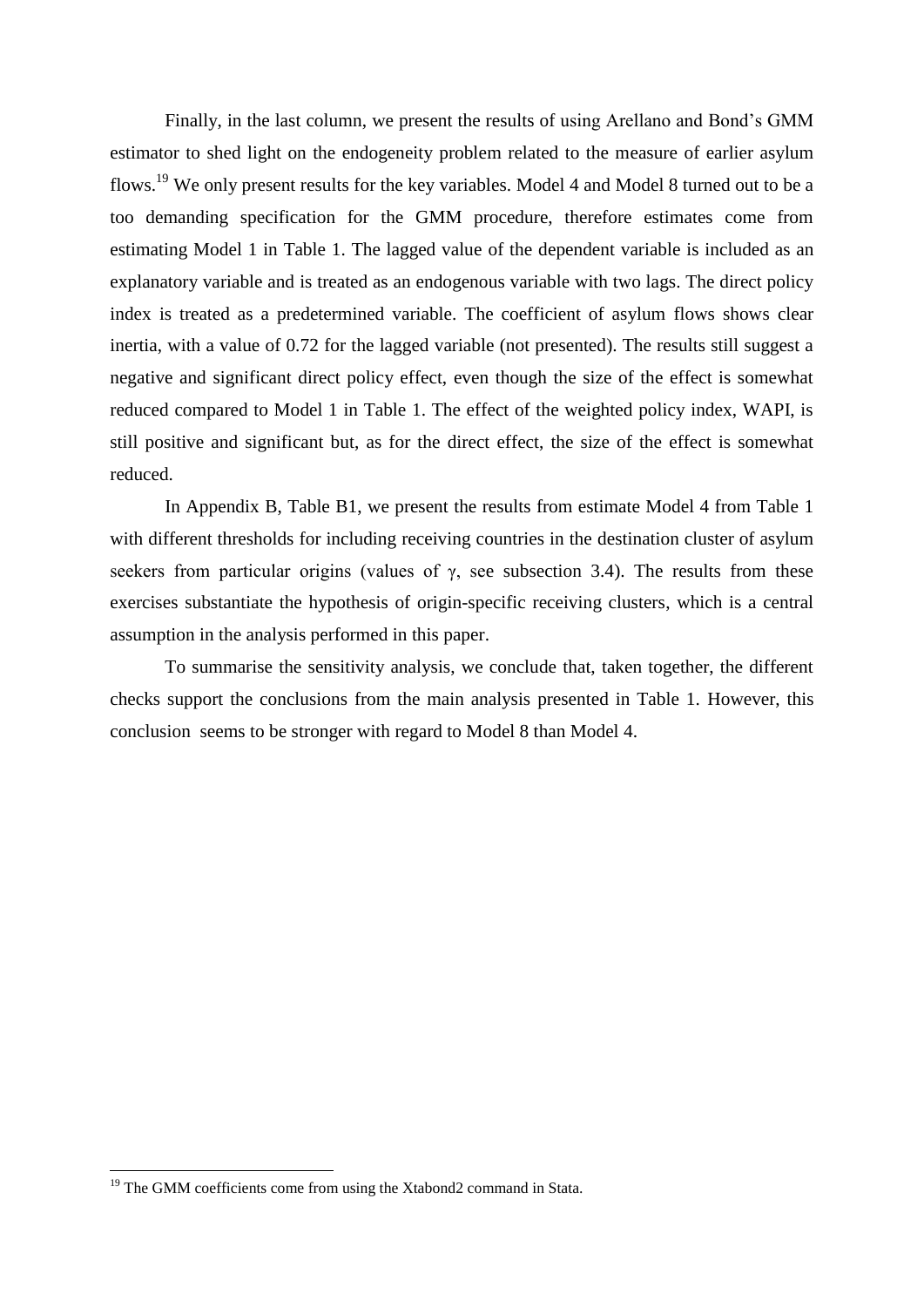*Table 3. Asylum policy tightness and dyadic asylum flows - sensitivity checks. Sub- aggregated policy indexes (API). Dependent variable: log(dyadic asylum flows) <sup>a</sup>*

| Model <sup>b</sup>        | 4                 |                       |                          |                       |                   | 8                      | 4          | 4                       | 8         | 8           |            |
|---------------------------|-------------------|-----------------------|--------------------------|-----------------------|-------------------|------------------------|------------|-------------------------|-----------|-------------|------------|
| Receiving                 | Excluding         |                       | <b>Excluding Germany</b> |                       | Including missing |                        | 1985-      | 1999-                   | 1985-     | 1999-       | <b>GMM</b> |
| country variables         | Bosnia and Serbia |                       |                          |                       | flows-Tobit       |                        | 1998       | 2010                    | 1998      | 2010        |            |
| API                       | $-.057***$        | $-0.0344$ ***         | $-.062***$               | $-.052$ ***           | $-.055***$        | $-.0300$ <sup>**</sup> | $-.065$    | $-0.0485$               | $-.005$   | $-0.035***$ | $-.044$    |
|                           | (.011)            | (.011)                | (.011)                   | (.011)                | (.013)            | (.012)                 | (.036)     | (.014)                  | (.034)    | (.013)      | (.012)     |
| GDP capita                | $.101***$         | $.126***$             | $.080***$                | $.097***$             | $.095***$         | $.101***$              | $.090***$  | $.110***$               | $.073***$ | $.119***$   | $.047***$  |
|                           | (.017)            | (.014)                | (.018)                   | (.015)                | (.018)            | (.014)                 | (.032)     | (.040)                  | (.027)    | (.034)      | (.011)     |
| Cluster country variables |                   |                       |                          |                       |                   |                        |            |                         |           |             |            |
| <b>WAPI</b>               | $.113***$         | $-.425***$            | .0622                    | $.304***$             | $-.002$           | .391***                | .095       | $.134***$               | $.462***$ | $.378***$   | .045       |
|                           | (.032)            | (.056)                | (.035)                   | (.071)                | (.037)            | (.060)                 | (.079)     | (.040)                  | (.090)    | (.083)      | (.024)     |
| <b>WGDP</b>               | ***<br>$-.026$    | $-133$ <sup>***</sup> | $-.014$                  | $-136$ <sup>***</sup> | .002              | ***<br>$-.119$         | $-.042$ ** | $-0.034$ <sup>***</sup> | $-.173$   | $-.130$     | $-012$     |
|                           | (.010)            | (.024)                | (.011)                   | (.011)                | (.012)            | (.024)                 | (.016)     | (.014)                  | (.033)    | (.030)      | (.007)     |
| $R^2$ -adj/Pseudo $R^2$   | 0.791             | 0.836                 | 0.768                    | 0.812                 | 0.323             | 0.394                  | 0.782      | 0.867                   | 0.840     | 0.881       |            |
| $\sim$<br>.               | 7330              | 7330                  | 6481<br>$\cdots$         | 6481<br>$\sim$ $\sim$ | 9576<br>$\cdot$   | $9576^{\rm d}$         | 2981       | 4505                    | 2981      | 4505        | 7305       |

<sup>a</sup> Standard errors in parenthesis are clustered within dyads. Level of significance: \* ≤ 10, \* \* ≤ 5, \* \* \* ≤ 1.

<sup>b</sup> The models are described in Table 1.<br><sup>c</sup> Pseudo  $R^2$ , <sup>d</sup> share of censored 13%.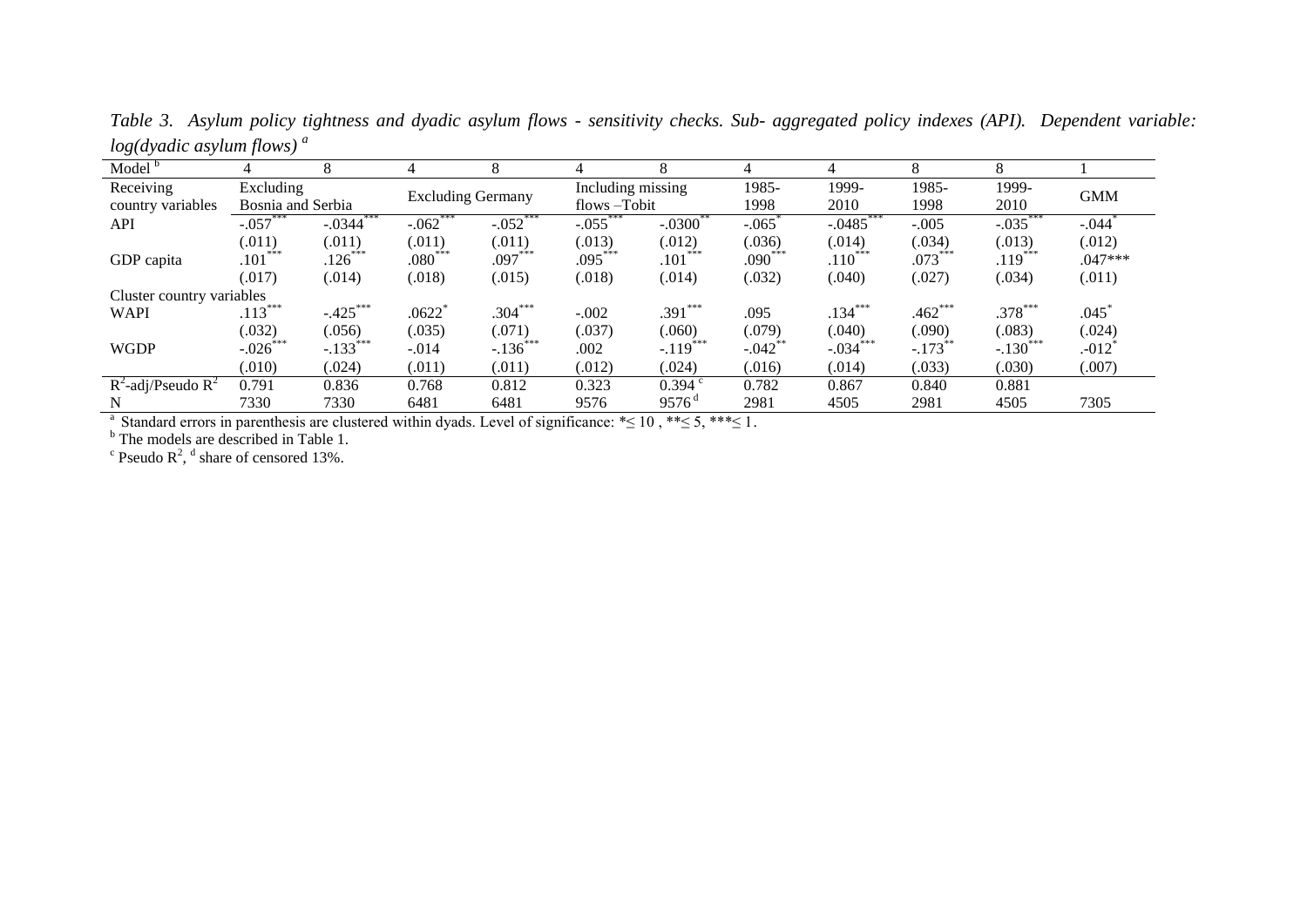## **4.3 Effects of Policy on Total Outflows**

Table 4 presents the results from analysing the determinants of total asylum outflows from the origin countries, estimating variants of equation (8). As explained in section 2.1, we in this analysis include the missing values as zero flows; therefore all models are estimated with a Tobit maximum likelihood procedure. In Model 1, the policy changes in potential receiving countries are measured by the weighted sum of the aggregated index in the destination clusters belonging to the different origin countries (WAPI). In Model 2, the policy changes of the receiving countries are measured by the asylum policy sub-indexes: WAPIA (access to apply), WAPIP (processing of applications) and WAPIW (welfare of applicants).

With the exception of these differences, the two models in Table 4 include the same set of explanatory variables. To control for origin-specific constant features, we include country fixed effects and, to control for common time shocks, we include year dummies. Thus, the effects we estimate are identified by variations within the origin countries, over time.

By including the *Terror Scale* (TS) and the *Quality of Civil Liberties* (CL) - indexes, we estimate the effect of such "legitimised" refugee generating push factors on the volume of asylum outflows. The estimated coefficients of these variables both have the expected signs, in all three models, but only the ones related to the TS are significant. The values of the TS coefficients indicate that the factors summarised in this index explain a considerable part of the variation in the total asylum flows from the source countries. The mean value of the TS, over all source countries and all years, is 3.23 with a corresponding standard deviation equal to 1.08 (Table A1). Thus, the coefficients of the TS variables, in Model 1 and Model 3, predict that a one standard deviation increase in the TS raises the outflow from the origins by approximately 40%. These results, i.e., a strong impact on total outflows of TS (reflecting direct threats to safety) and a relatively weak influence of CL (indicating the quality of civil liberties), are in accordance with the findings of Hatton (2009).

However, the economic push factors also have a considerable influence. The estimated coefficient of the home country GDP per capita predicts that a one thousand dollar increase in GDP decreases the asylum outflow by almost 50%. As the average GDP per capita in the source countries has increased by an average of approximately 3500, from 1985 to 2010, this seems to be a strong impact. However, in this regard, the variation between the origin countries is considerable. Expressed as an elasticity, a 1% increase from the overall mean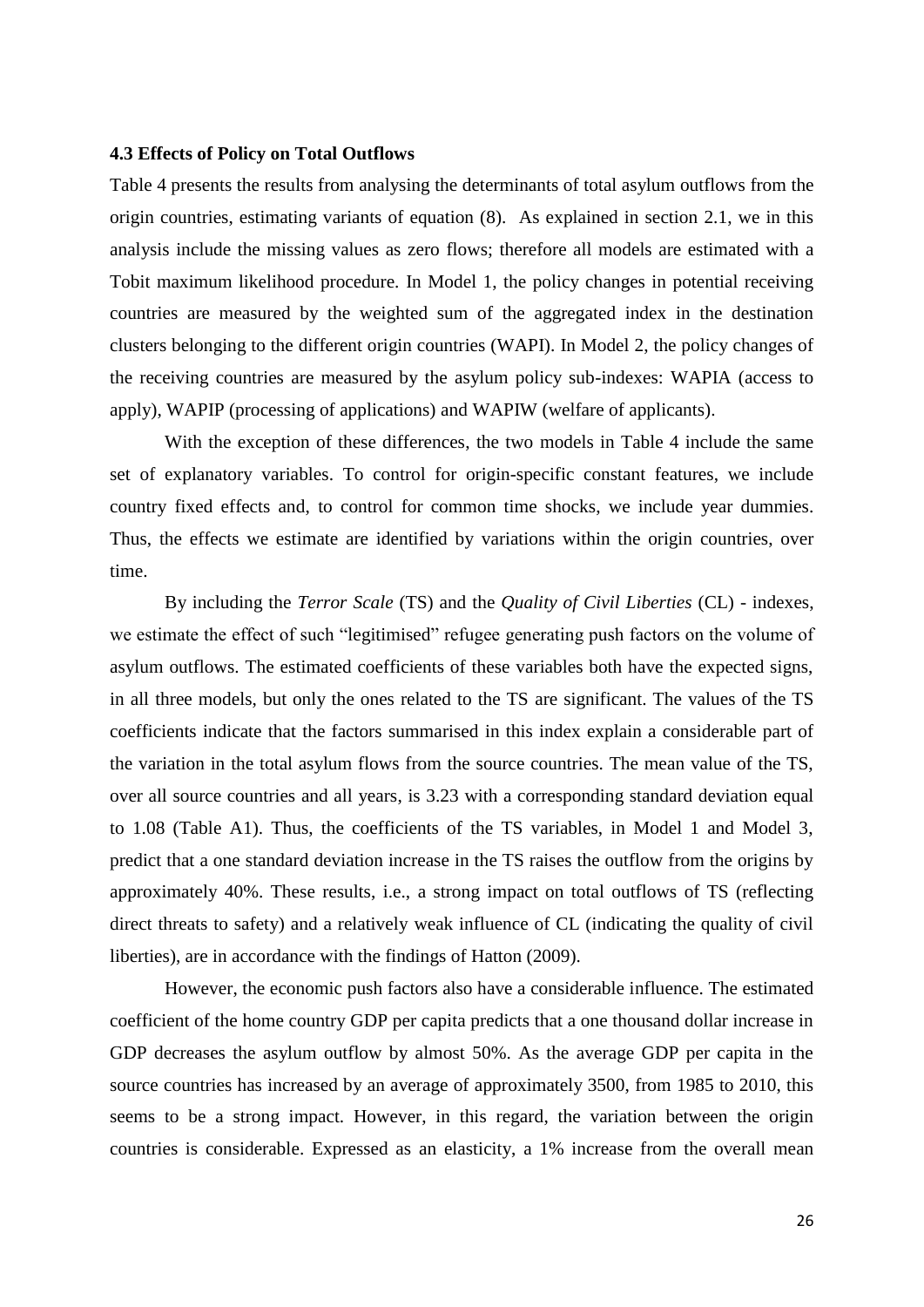value (Table A1) of the source countries GDP per capita decreases outflow by approximately 2%.

Our measure of economic pull (i.e., the weighted average GDP per capita in the destination cluster countries) also has the expected direction of impact on asylum outflows. The estimated coefficient of this variable predicts that a one thousand dollar increase in this variable increases the asylum outflow by around 20%. As elasticity; a 1% increases in the overall average increases the outflow by approximately 6%.

In Model 1, the WAPI coefficient is clearly negative. It predicts that a one point increase in this policy index lowers the asylum outflow by approximately  $60\%$ <sup>20</sup> As the average value of this variable increased by approximately seven points during the period we studied, this must be considered a very strong response.

|                           | Model 1    |               | Model 2    |                  |  |  |  |
|---------------------------|------------|---------------|------------|------------------|--|--|--|
|                           | Coef.      | Std. (robust) | Coef.      | Std.<br>(robust) |  |  |  |
| Cluster<br>country        |            |               |            |                  |  |  |  |
| <i>variables:</i>         |            |               |            |                  |  |  |  |
| <b>WRW</b>                | $-.003$    | (.024)        | $-.0107$   | (.024)           |  |  |  |
| <b>WAPI</b>               | $-.835***$ | (.231)        |            |                  |  |  |  |
| <b>WAPIA</b>              |            |               | $-741$     | (1.032)          |  |  |  |
| <b>WAPIP</b>              |            |               | $-1.781**$ | (.750)           |  |  |  |
| <b>WAPW</b>               |            |               | $-.180$    | (.502)           |  |  |  |
| <b>WGDP</b>               | $.206***$  | (.073)        | .259***    | (.090)           |  |  |  |
| Origin country variables: |            |               |            |                  |  |  |  |
| <b>GDP</b>                | $-492***$  | (.177)        | $-.524***$ | (.180)           |  |  |  |
| Log Population            | 2.72       | (2.60)        | 2.41       | (2.54)           |  |  |  |
| $TS(1-5)$                 | $.384**$   | (.177)        | .409**     | (.173)           |  |  |  |
| $CL(1-7)$                 | .237       | (.200)        | .224       | (.200)           |  |  |  |
| Pseudo $R^2$              | 0.228      |               | 0.233      |                  |  |  |  |
| N                         | 1025       |               | 1025       |                  |  |  |  |

*Table 4. Asylum policy tightness and total asylum outflows, dependent variable: log(total yearly asylum outflow to OECD), Tobit coefficients*

<sup>a</sup> Fixed effects for year and origin country are included in all models. Standard errors in parenthesis are clustered within origins. Level of significance:  $\leq 10$ ,  $\leq 5$ ,  $\leq \leq 5$ ,  $\leq \leq 5$ , percent. Share left-censored: 8%.

In Model 2, all the coefficients related to the three sub-policy indexes have the expected negative signs. The values of those related to access to apply (WAPIA) and the processing of applications (WAPIP) are of a considerable size. However, the WAPIP coefficient is clearly the largest and the only one that is significant. This result is consistent with the pattern of influence we detected for the sub-indexes with regard to their influence on the dyadic flows (Table 2). Or more precisely, it is consistent with the structure of change in the value of the

**.** 

<sup>&</sup>lt;sup>20</sup> The estimated coefficient is -0.835. This represents a per cent reduction of 57 per cent ( $(e^{-0.835} - 1)$ \*100).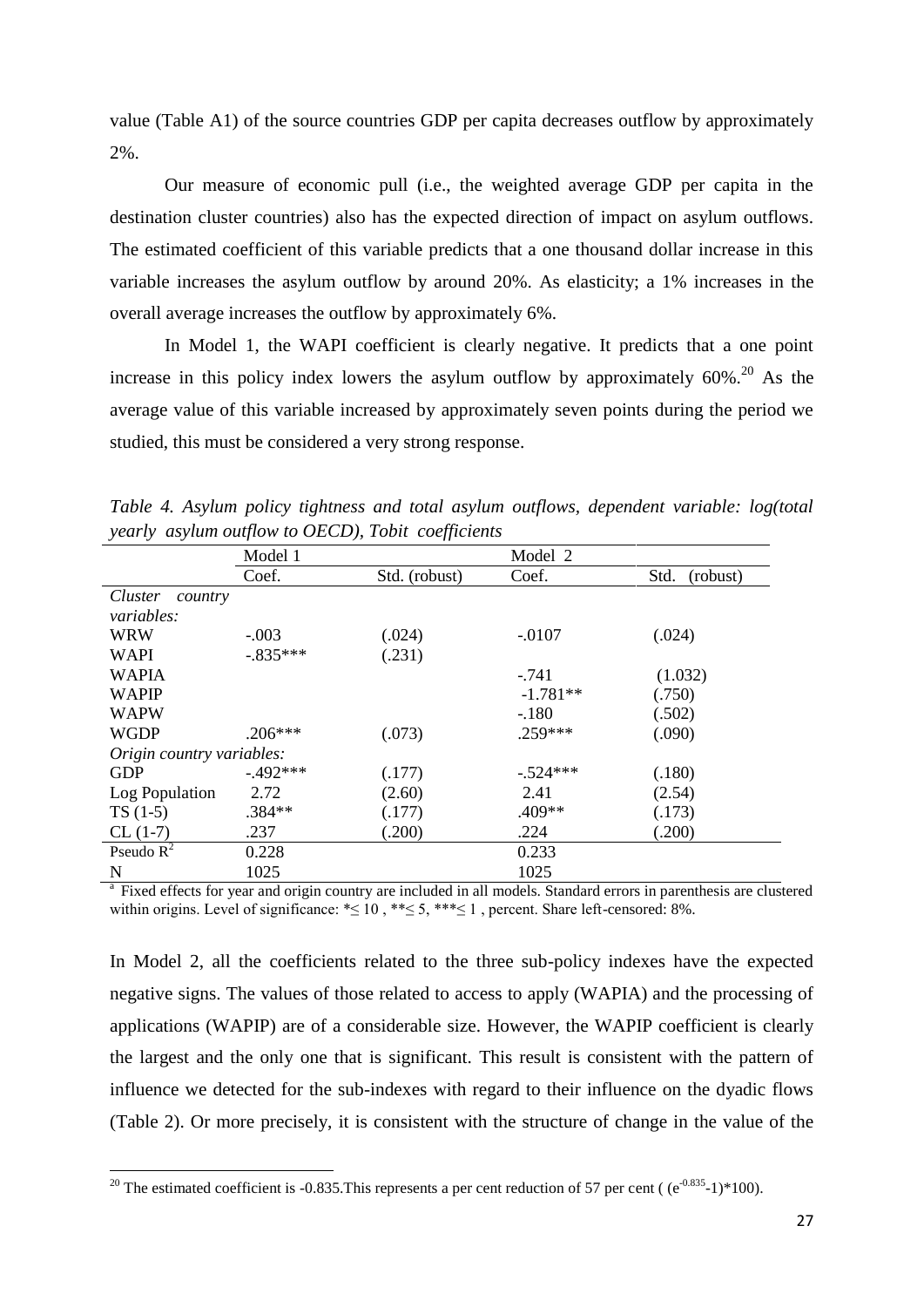coefficients when we include the year by origin fixed effects, and consequently; control for the total outflow of asylum seekers from the source countries.

Therefore, according to this analysis, the most efficient way to prevent asylum seekers from applying for protection in an OECD country is to make the rules related to the processing of applications more restrictive.

In Table A2, we present the results from sensitivity checks performed on Model 1 in Table 4. As in the analysis of dyadic flows, we first exclude the outflows from Bosnia and Serbia to examine whether these huge and sudden flows are driving the results. The coefficients that are presented in the first column of the table show that this is not the case. In the last two columns of Table A2, the model is estimated for two separate time periods: 1984- 1999 and 2000-2010. As can be seen, this exercise indicates that the relationships, deduced more precisely from the pooled regression presented in Table 4, are present in both periods.

All in all, our results confirm the findings in earlier studies, i.e., that the outflow of asylum seekers is determined by a mixture of push factors related to traumatic and dangerous political conditions and push factors related to a low standard of living. In addition, we show that the volume of the asylum outflow reacts to changes in political and economic variables in the potential receiving countries.

## **5. Conclusion**

The analyses in this article indicate that a tougher asylum policy in one receiving country reduces the number of new asylum seekers, both by deflecting the flow to other destinations and by reducing the registered outflow of applicants from the countries of origin. The deflection effect spurs tension and conflict between receiving countries and, at the same time, creates a strong urge for cooperation about an international coordination of the asylum policy.

With a main focus on asylum policy, we analyse the effects of push and pull factors on the direction and level of asylum flows. We add to the literature in four main ways: First, we construct and use new and detailed indexes describing changes in the asylum policies of nine major receiving countries in the northern part of Western Europe (the NWE countries) from 1980 to 2010. In this matter, we follow Hatton (2004, 2009) in dividing the asylum policy changes into three categories based on the kind of policy area affected: the access to apply, the processing of applications and the welfare of applicants. From these sub-dimensions, an aggregated index is constructed that measures the changes in the overall asylum policy. By providing data about asylum policy in nine destination countries that spans thirty years we lay a solid foundation for further research on these mechanisms.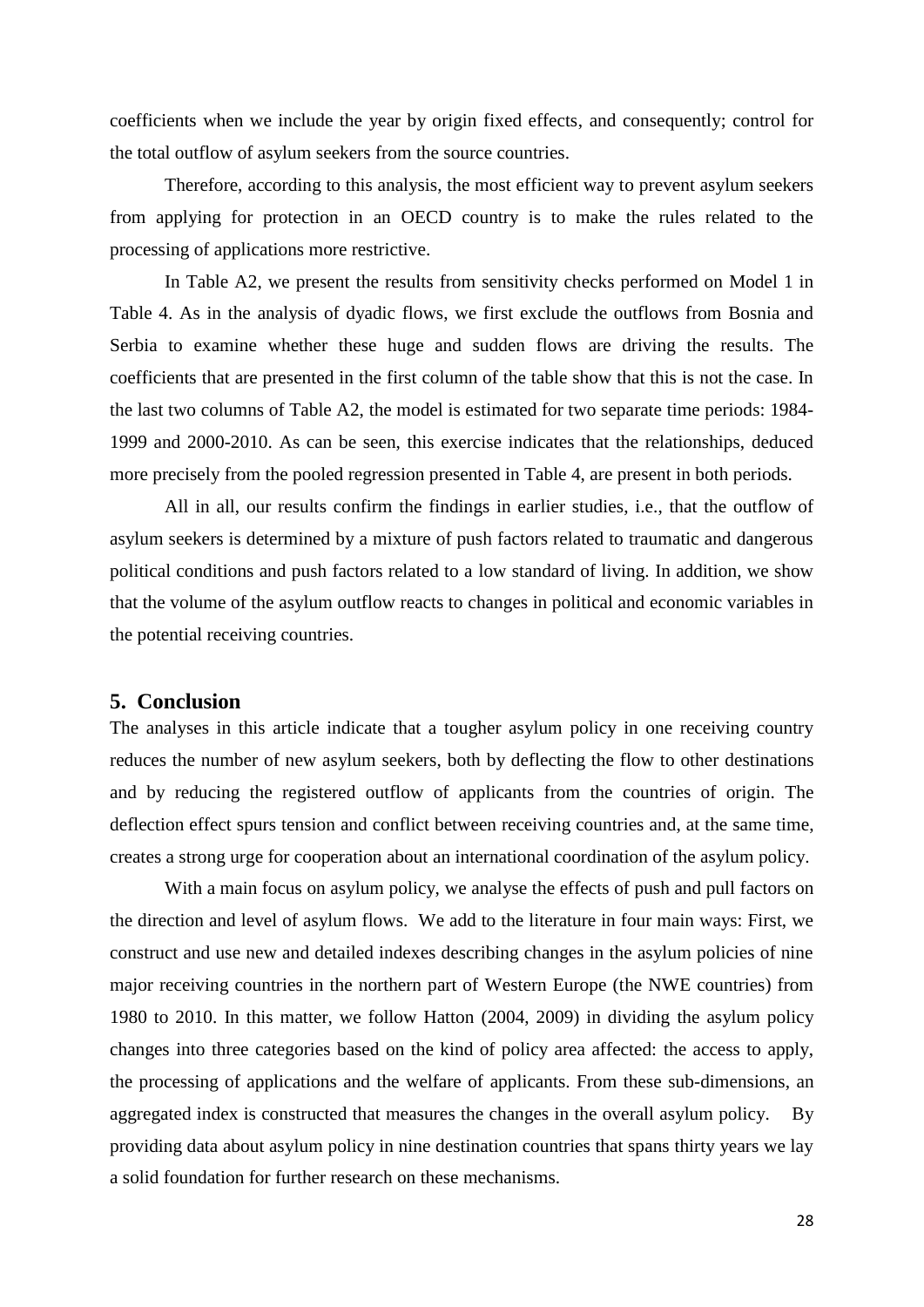Second, we present new evidence on the deflection phenomena and, third, we analyse the policy effect on the total level of asylum seekers. These two last issues are investigated by exploring the facts that asylum applicants tend to end up in a few major, origin specific, countries of destinations. By studying the correlation between policy changes in these origin specific destination clusters, on the on side, and the inflow of asylum seekers to other receiving countries, as well as the total outflow from the origins in question, on the other side, we deduce the deflection effect and the policy effect on total outflow.

Fourth, by using the asylum policy index and controlling for the deflection effect, we shed new light on the direct effect of policy change, i.e., the effect on the asylum flows to the country that implements the changes.

Finally, we would like to emphasise the following point: Asylum flows and forced migration flows are clearly overlapping but not identical phenomena. In this article we have based our analyses on UNHCRs numbers of registered asylum seekers. People may of course flee conflict or persecution without being registered as asylum seekers in OECD countries. If registered asylum flows are reduced by tougher asylum policy in the destination countries this does not necessarily mean that refugee or forced migration flows are reduced accordingly. When the common causes of these flows are not removed a decrease in registered asylum outflows to more affluent countries may result in a higher number of people living as refugees within their home country as internally displaced persons or in refugee camps across the border. How asylum policy in destination countries affects refugee flows is an interesting topic for future research.

#### **Acknowledgments**

We acknowledge funding from the Norwegian Research Council. Anne Staver has given important advice and suggestions, as well as practical assistance, in our efforts to develop and facilitate the database of immigration policy changes.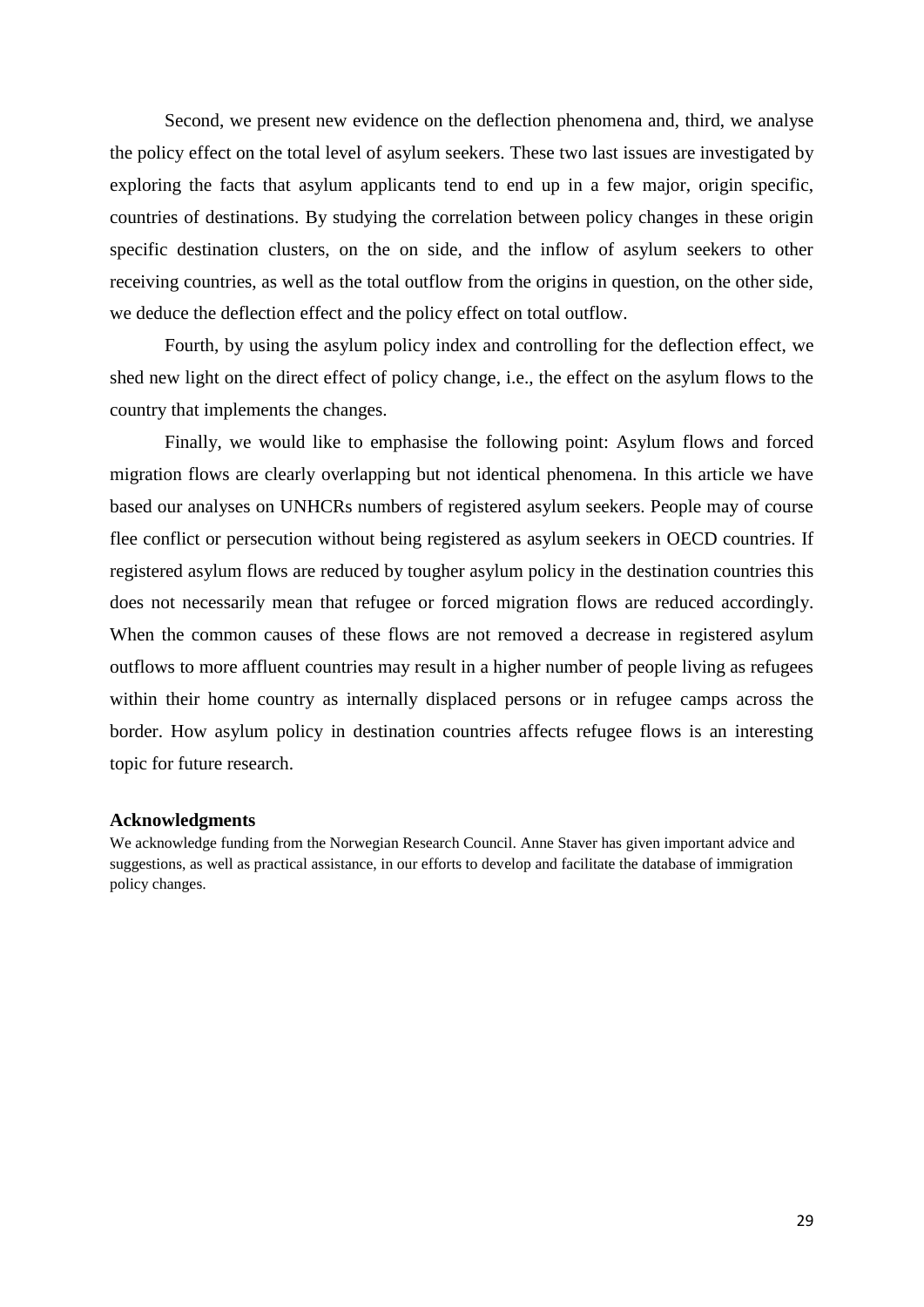## **References**

- Anderson, J. E., and E Van Wincoop. ["Gravity And Gravitas: A Solution To The Border](http://ideas.repec.org/a/aea/aecrev/v93y2003i1p170-192.html)  [Puzzle,"](http://ideas.repec.org/a/aea/aecrev/v93y2003i1p170-192.html) American Economic Review, 93:170-192
- Beine, M., F. Docquier, and C. Özden,(2011). ["Dissecting Network Externalities in](https://ideas.repec.org/p/ces/ceswps/_3333.html)  [International Migration,](https://ideas.repec.org/p/ces/ceswps/_3333.html)" [CESifo Working Paper Series](https://ideas.repec.org/s/ces/ceswps.html) 3333, CESifo Group Munich.
- Bertoli, S., and J. F.H Moraga (2013), "Multilateral resistance to migration." *Journal of Development Economics*, 102: 79-100
- Bertoli, S., and J. F.H Moraga (2012), [Visa Policies, Networks and the Cliff at the Border](http://www.iza.org/en/webcontent/publications/papers/viewAbstract?dp_id=7094) IZA Discussion paper No. 7094.
- Bartel, F., and E. Neumayer (2012), "Spatial dependence in Asylum Migration." Working paper, Department of Geography and Environment, London School of Economics.
- Clark, X., T. J. Hatton, and J. G. Williamson,(2007). ["Explaining U.S. Immigration, 1971-](https://ideas.repec.org/a/tpr/restat/v89y2007i2p359-373.html) [1998,](https://ideas.repec.org/a/tpr/restat/v89y2007i2p359-373.html)" [The Review of Economics and Statistics,](https://ideas.repec.org/s/tpr/restat.html) 89: 359-373.
- Dee Haas (2010), Migration and Development: A Theoretical Perspective. International Migration Review [44:](http://onlinelibrary.wiley.com/doi/10.1111/imre.2010.44.issue-1/issuetoc)227–264.
- Grogger, J. and Hanson, G. H. (2011) "Income Maximization and the Selection and Sorting of International Migrants", *Journal of Development Economics*, 95: 42–57.
- Hatton, T. (2004), "Seeking Asylum in Europe," *Economic Policy*, 38:5-62.
- Hatton, T., (2009), "The Rise and Fall of Asylum: What Happened and Why?" *Economic Journal*, 119: F183-F213.
- Hatton, T., (2011), *Seeking Asylum: Trends and Policies in the OECD*, Centre for Economic Policy Research.
- Lewer, J., H. van den Berg (2008), "A gravity model of immigration." *[Economics Letters](http://econpapers.repec.org/article/eeeecolet/)*, 99: 164-167
- Mayda, A. M. (2010), "International migration: a panel data analysis of the determinants of bilateral flows." *Journal of Population Economics*. 23: 1249-1274.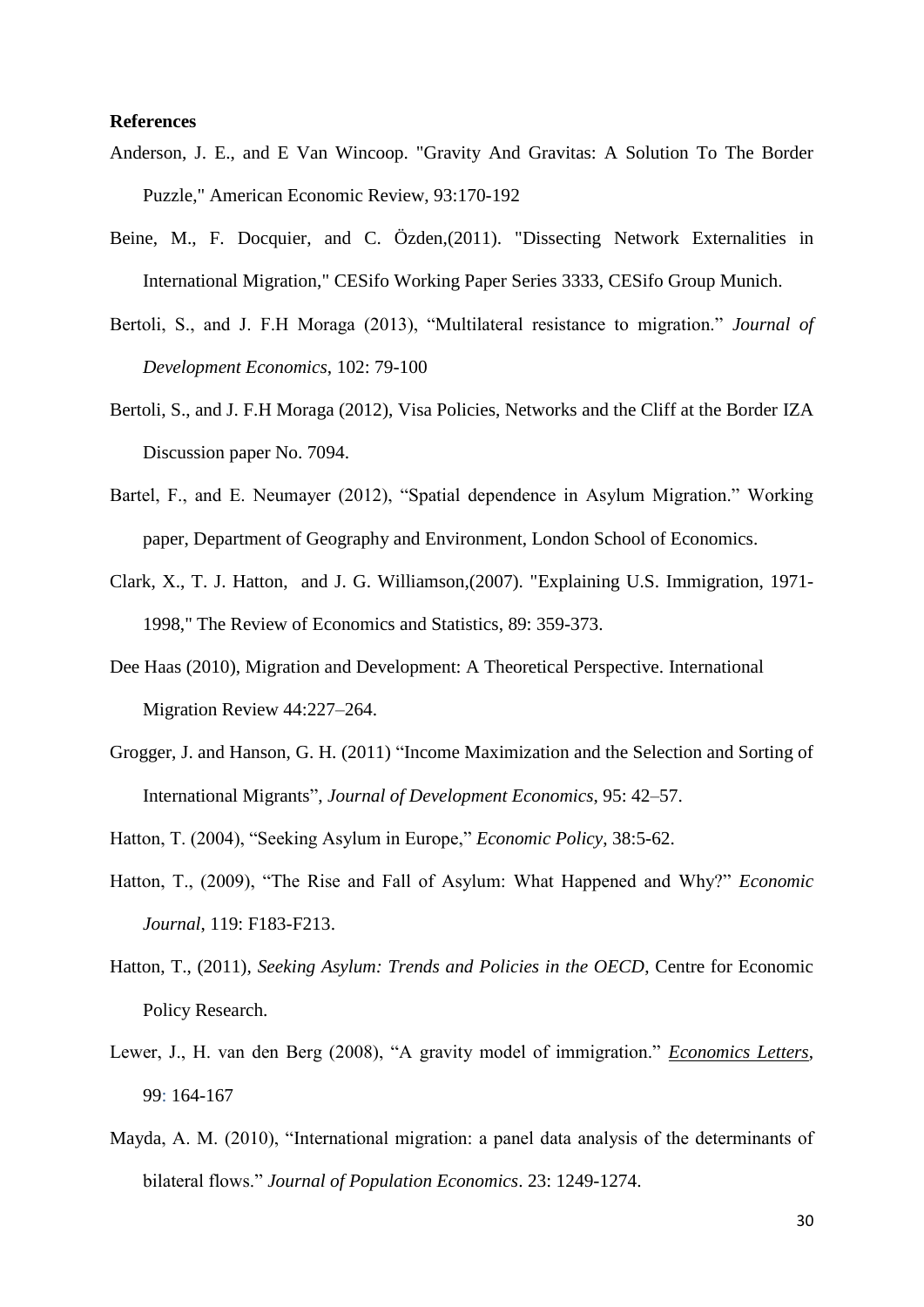- Neumayer, E. (2005), "Bogus refugees? The determinants of Asylum Migration to western Europe." *International Studies Quarterly*, 49: 389-409,
- Neumayer, E. (2004), "Asylum destination choice what makes some West European countries more attractive than others?" *European Union Politics*, 5: 155-180.
- Ortega, F., and G. Peri (2009), "The causes and effects of international migration: Evidence from OECD countries 1980-2005." NBER WP 14833.
- Ortega, F., and G. Peri (2013), "The effect of income and immigration policies on international migration." *Migration studies*, 1: 47-74.
- Pedersen, P. J., Pytlikova, M. and Smith, N. (2008) "Selection or Network Effects? Migration Flows into 27 OECD Countries, 1990-2000", *European Economic Review,* 52:1160- 1186.
- Rotte, R., V. Vogler, K. Zimmermann (1997), South-North Refugee Migration: Lessons for Development Cooperation. *Review of Development Economics*, **1:** 99-115.
- Rotte, R., and M Vogler (2000), ["The effects of development on migration: Theoretical issues](http://ideas.repec.org/a/spr/jopoec/v13y2000i3p485-508.html)  [and new empirical evidence,](http://ideas.repec.org/a/spr/jopoec/v13y2000i3p485-508.html)" [Journal of Population Economics.](http://ideas.repec.org/s/spr/jopoec.html) 13: 485-508.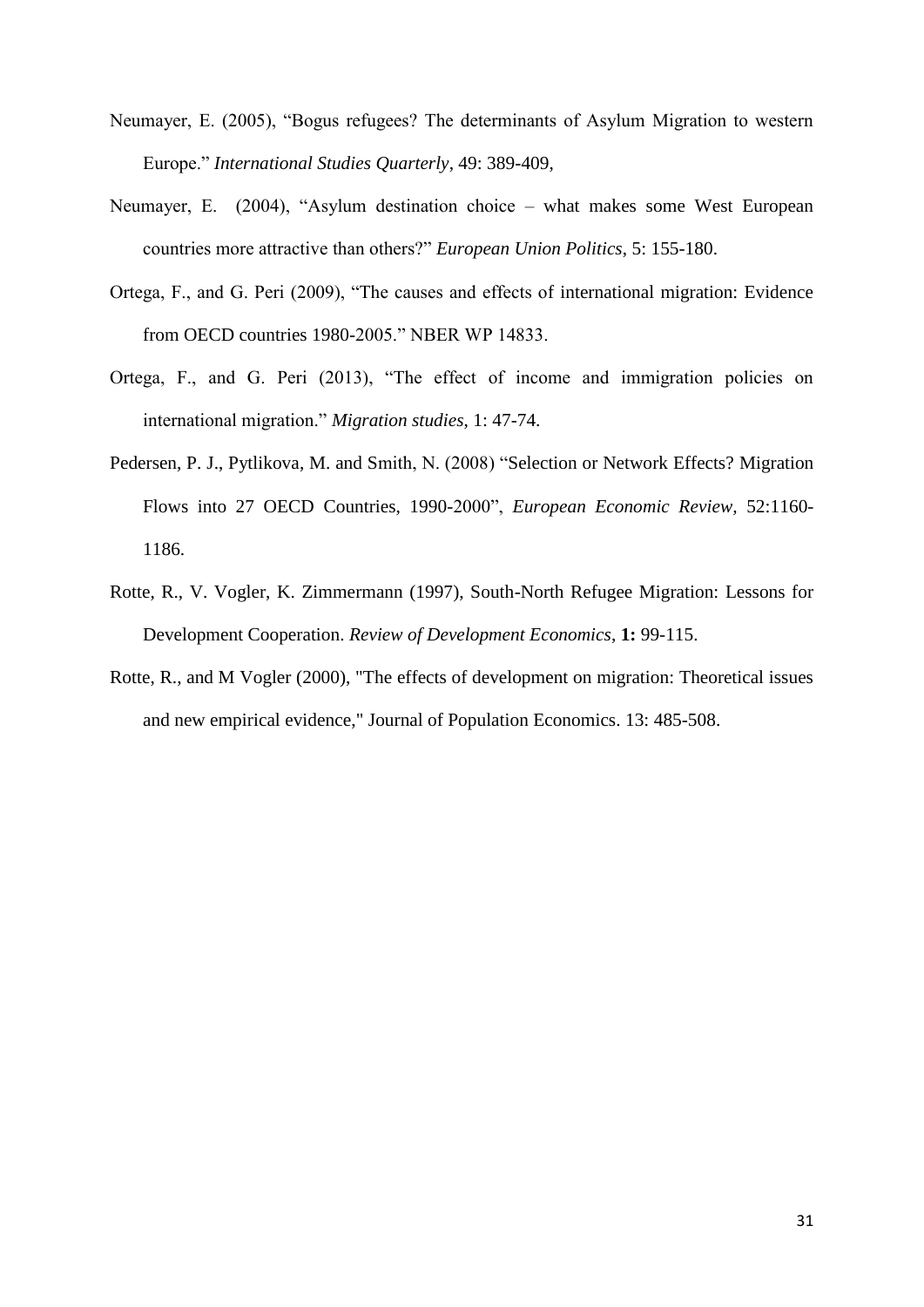## **Appendix A**

|                                                           | Mean  | <b>Standard Deviation</b> |
|-----------------------------------------------------------|-------|---------------------------|
|                                                           |       |                           |
| Log (dyadic asylum flows)                                 | 4.60  | 2.07                      |
| Log (earlier dyadic asylum flows $t = -2$ to $t = -4$ )/3 | 4.72  | 2.08                      |
| Percentage of right wing government in cabinet (RW)       | 31.11 | 32.36                     |
| API                                                       | 3.76  | 2.89                      |
| <b>APIA</b>                                               | 1.77  | 1.50                      |
| <b>APIP</b>                                               | 1.58  | 1.88                      |
| <b>APIW</b>                                               | 0.99  | 1.44                      |
| <b>WAPI</b>                                               | 3.76  | 2.89                      |
| <b>WAPIA</b>                                              | 1.32  | 0.90                      |
| <b>WAPIP</b>                                              | 1.41  | 1.14                      |
| <b>WAPIW</b>                                              | 1.03  | 0.93                      |
| GDP per capita destination                                | 31205 | 6116                      |
| WGDP per capita cluster countries                         | 14765 | 8656                      |
| GDP per capita origin countries                           | 3851  | 3985                      |
| Log (population origin countries)                         | 9.83  | 1.47                      |
| Terror scale $(TS, 1-5)$                                  | 3.23  | 1.08                      |
| Civil liberties (CL, 1-7)                                 | 4.73  | 1.54                      |

*Table A1. Mean values and standard deviations, 1985-2010.*

*Table A2. Asylum policy "tightness" and total asylum outflow - sensitivity checks. Dependent variable: log(total yearly asylum outflow to OECD), Tobit coefficients.*

|                   | Excluding     |          |           | 1985-1998 |          | 2000-2010 |  |
|-------------------|---------------|----------|-----------|-----------|----------|-----------|--|
|                   | Bosnia Serbia |          |           |           |          |           |  |
|                   | Coef.         | Std.     | Coef.     | Std.      | Coef.    | Std.      |  |
|                   |               | (robust) |           | (robust)  |          | (robust)  |  |
| WRW               | $-.004$       | (.024)   | $-.033$   | (.022)    | $-.052$  | (.043)    |  |
| <b>WAPI</b>       | $-.857***$    | (.234)   | $-.628**$ | (.380)    | $-.238*$ | (.132)    |  |
| <b>WGDP</b>       | $.222***$     | (.079)   | $.168*$   | (.092)    | $.097**$ | (.045)    |  |
| Origin<br>country |               |          |           |           |          |           |  |
| variables         |               |          |           |           |          |           |  |
| <b>GDP</b>        | $-.497***$    | (.178)   | $-.038$   | (.033)    | $-.279$  | (.192)    |  |
| Log Population    | 2.735         | (2.629)  | 2.145     | (3.277)   | $-1.229$ | (2.929)   |  |
| $TS(1-5)$         | $.383**$      | (.179)   | .488***   | (.171)    | $.440*$  | (.226)    |  |
| $CL(1-7)$         | .231          | (.202)   | $-.004$   | (.197)    | .186     | (.124)    |  |
| $R^2$             | .227          |          | .330      |           | .351     |           |  |
| N                 | 1007          |          | 496       |           | 529      |           |  |

<sup>a</sup> Fixed effects for year and origin country are included in all models. Standard errors in parenthesis are clustered within origins. Level of significance: \*≤ 10%, \*\*≤ 5%, \*\*\*≤ 1%. The model specification is as in Model 1, Table 4.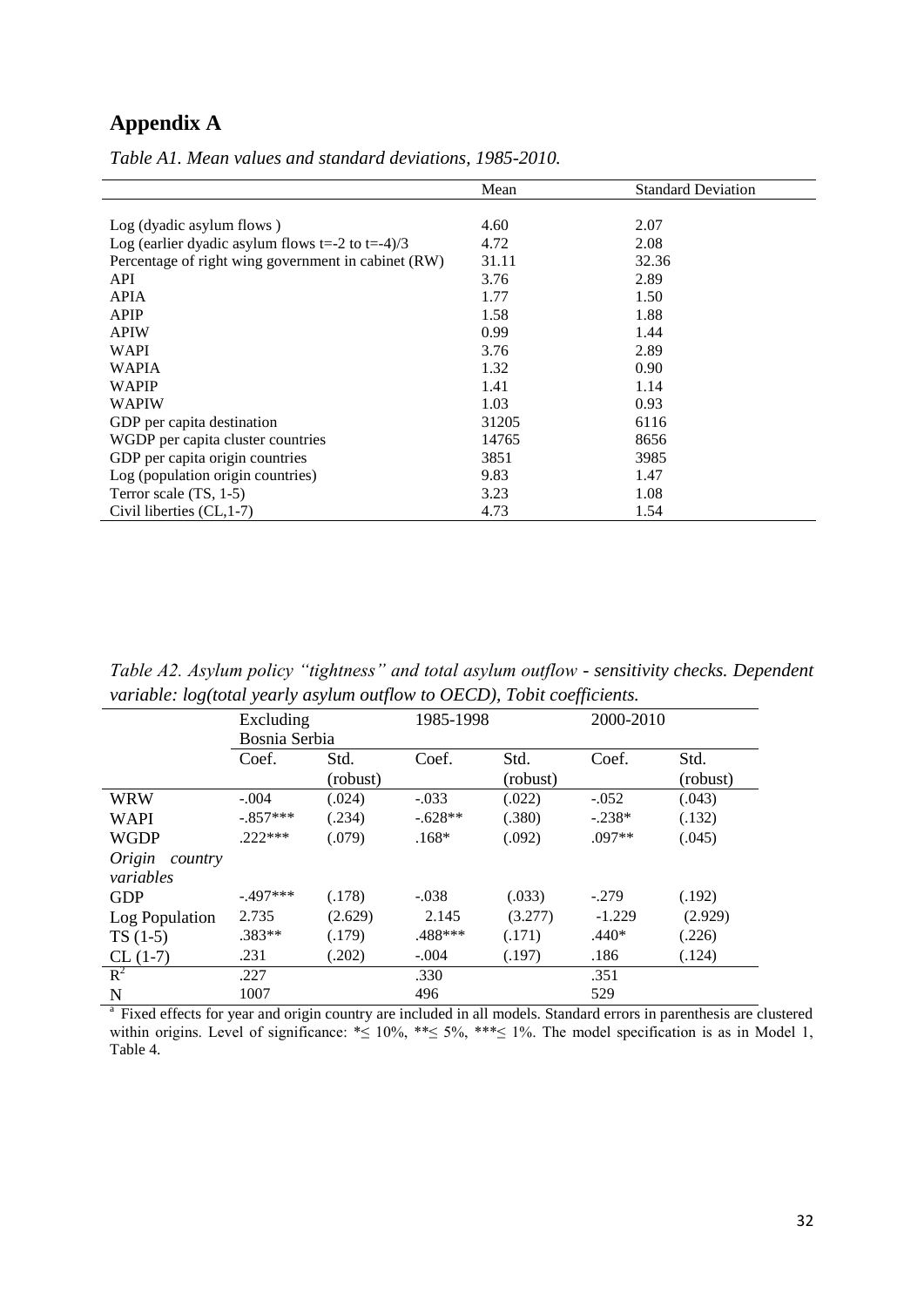

Figure A1. Asylum inflow/population size.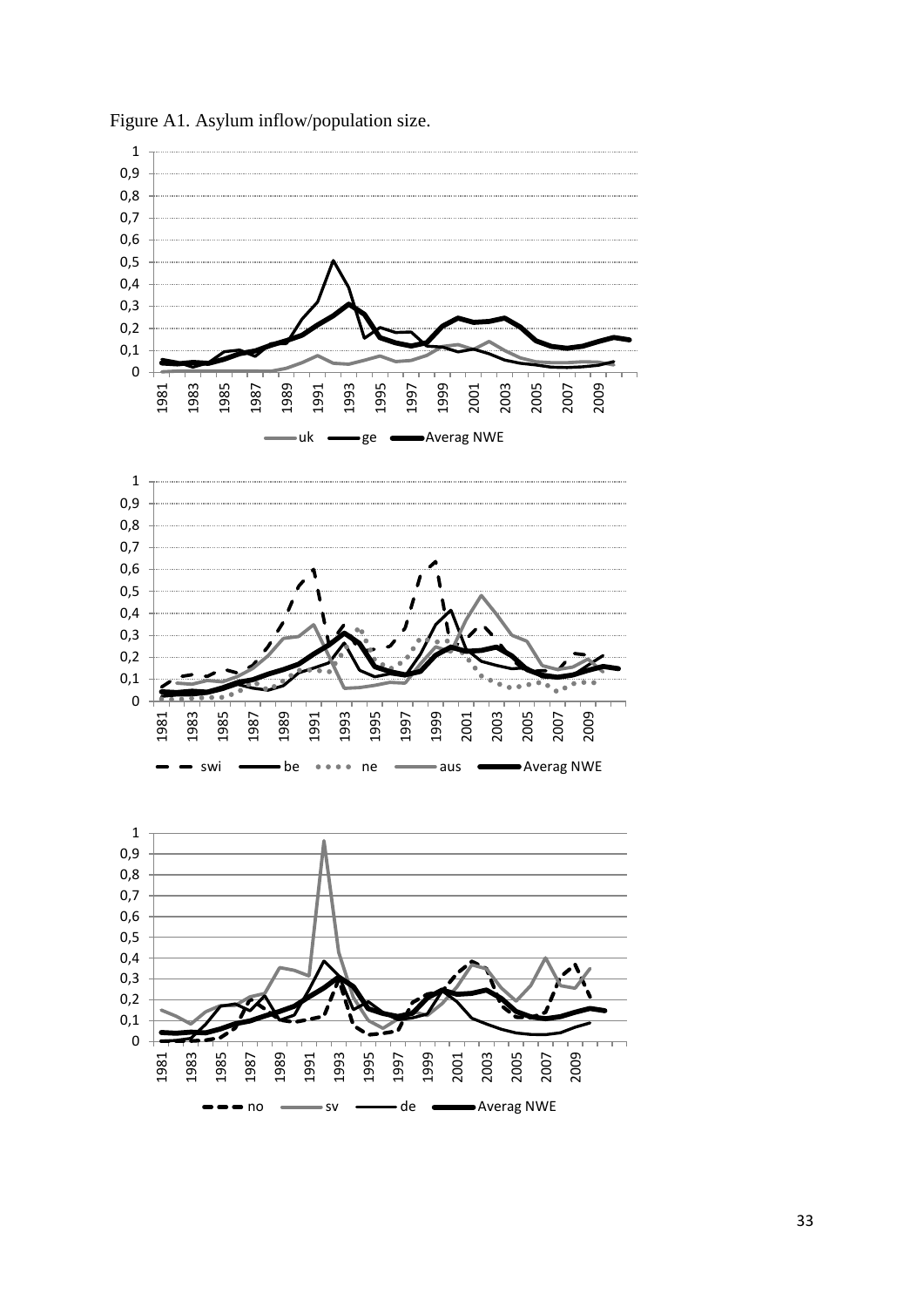

• no swe — de

Figure A2. Asylum Policy Index (API) - changes over time in the NWE countries.